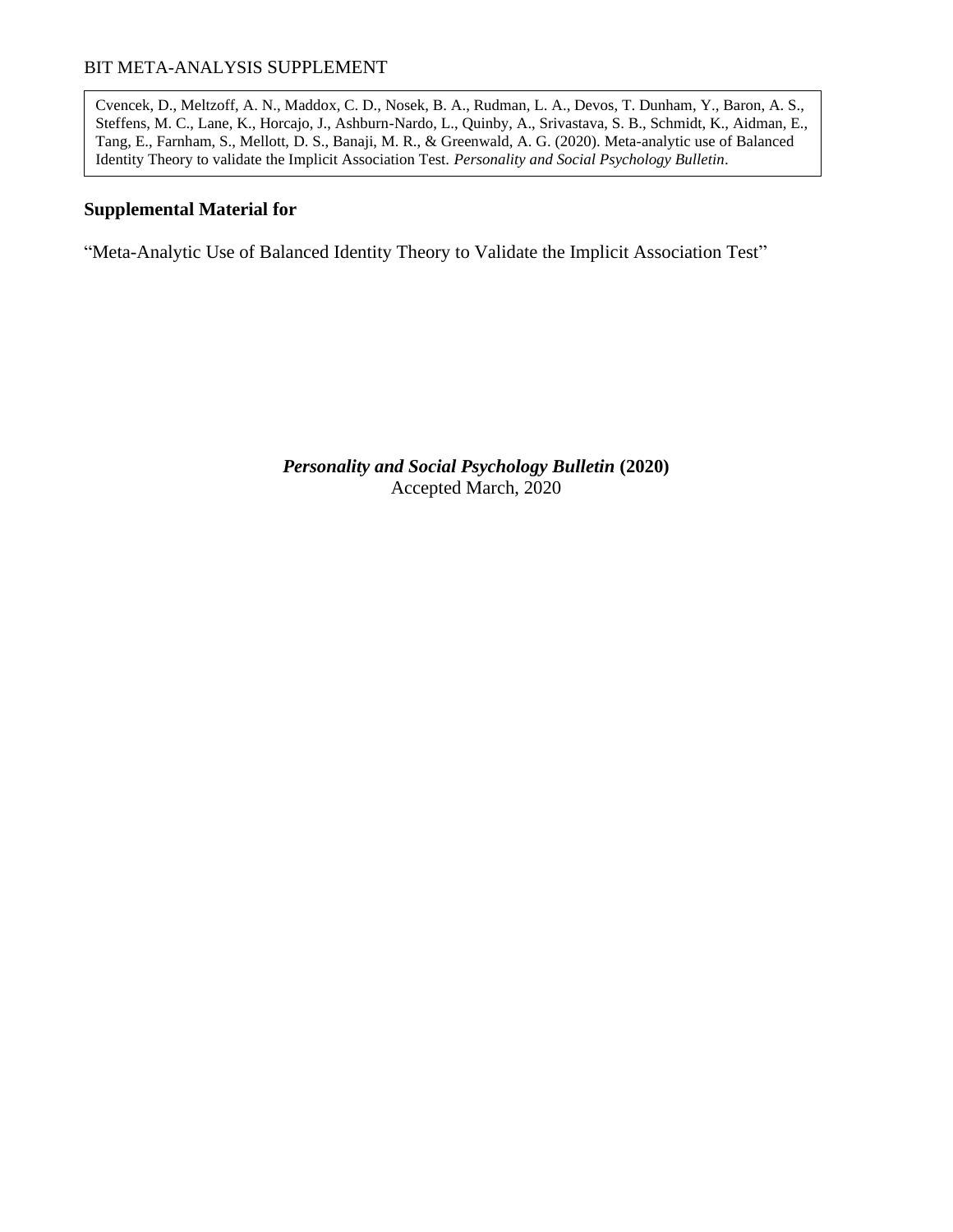Test 1 of the 4-test method examines the regression of a criterion measure of association strength on the multiplicative product of two theoretically specified predictor measures of association strengths. This is done in Step 1 of a 2-step hierarchical regression for each of the three focal measures (SG, SA, and GA) as a criterion. The balance–congruity principle expects the multiplicative product to be a substantial predictor. The entry of a product term on Step 1 of a hierarchical regression differs from the standard procedure for testing product terms (or interaction effects), which is to enter two component variables on Step 1, then enter their product on Step 2. The rationale for the 4-test method's reversal of this standard procedure can be appreciated with a thought experiment using a known pure-multiplicative theoretical model prediction of the area of a rectangle from length measures of each of two adjacent sides. Using the standard interaction-effect procedure of entering the two length measures separately on Step 1 as predictors of the rectangle's area, each of those two predictors will account for substantial criterion (area measure) variance, leaving relatively little remaining variance to be accounted for when their (theoretically sufficient) multiplicative product is entered on Step 2. This standard test will give no indication that a pure multiplicative model might account for all the predictable criterion variance. In contrast, entry of the multiplicative product on Step 1 will (properly) show that it accounts for 100% of variance, leaving zero variance to be accounted for when the two side-length measures are entered individually on Step 2.

The 4-test method was described further by Greenwald, Rudman, Nosek, and Zayas (2006) in response to a skeptical appraisal of the method provided by Blanton and Jaccard (2006). Considering this past controversy, the zero-point assumption and the regression method are briefly summarized in the main text. The details of the meta-analytical result using the 4-test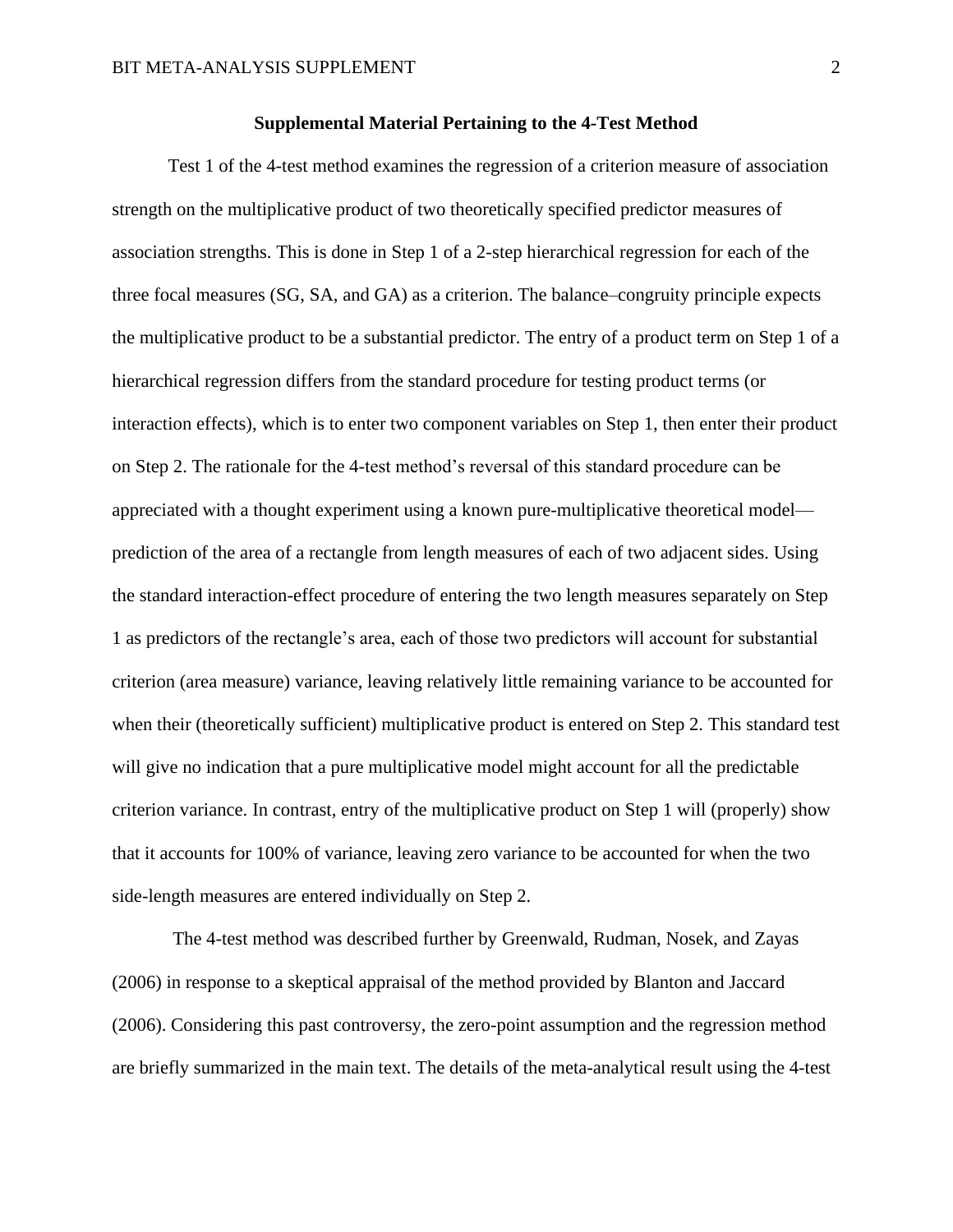method are reported below. The critique by Blanton and Jaccard is considered further in this Supplemental Material, along with new evidence relevant to their critique.

#### **Using the 4-Test Method to Test Pure Multiplicative Models**

Main text provided three Equations (SG1, SA1, and GA1) which indicated how each association in a balanced identity study is embedded in an associative network that includes many other associations. Three parallel univariate regressions for Test 1—one for each of the three association measures in a balanced identity design—are described by the Equations SG2, SA2, and GA2. Derived from preceding Equations SG1, SA1, and GA1, these equations include only the measures represented by the variables with filled-triangle subscripts in Equations SG1– GA1. In Equations SG2–GA2,  $b_1$  corresponds to  $b_{\blacktriangle}$ ;  $b_0$  represents summed effects of the unmeasured additional multiplicative predictors in the preceding equations; and "e" combines sources of random error.

$$
SG = b_0 + b_1 \cdot SA \cdot GA + e \tag{SG2}
$$

$$
SA = b_0 + b_1 \cdot SG \cdot GA + e \tag{SA2}
$$

$$
GA = b_0 + b_1 \cdot SG \cdot SA + e \tag{GA2}
$$

Tests 2–4 of the 4-test method are produced by regression Step 2, in which the two association-strength variables that compose the multiplicative predictor on Step 1 are added as individual predictors. If a pure multiplicative model is valid, Step 2 should add zero to the variance explained in Step 1. This is relatively unlikely because of the multiple additional associations that should have impact on the criterion associations in SG2, SA2, and GA2. Appropriately more modest expectations for Step 2 are (a) that the coefficient of the product term will remain positive (Test 2), (b) that the increment in Multiple *R* due to adding the two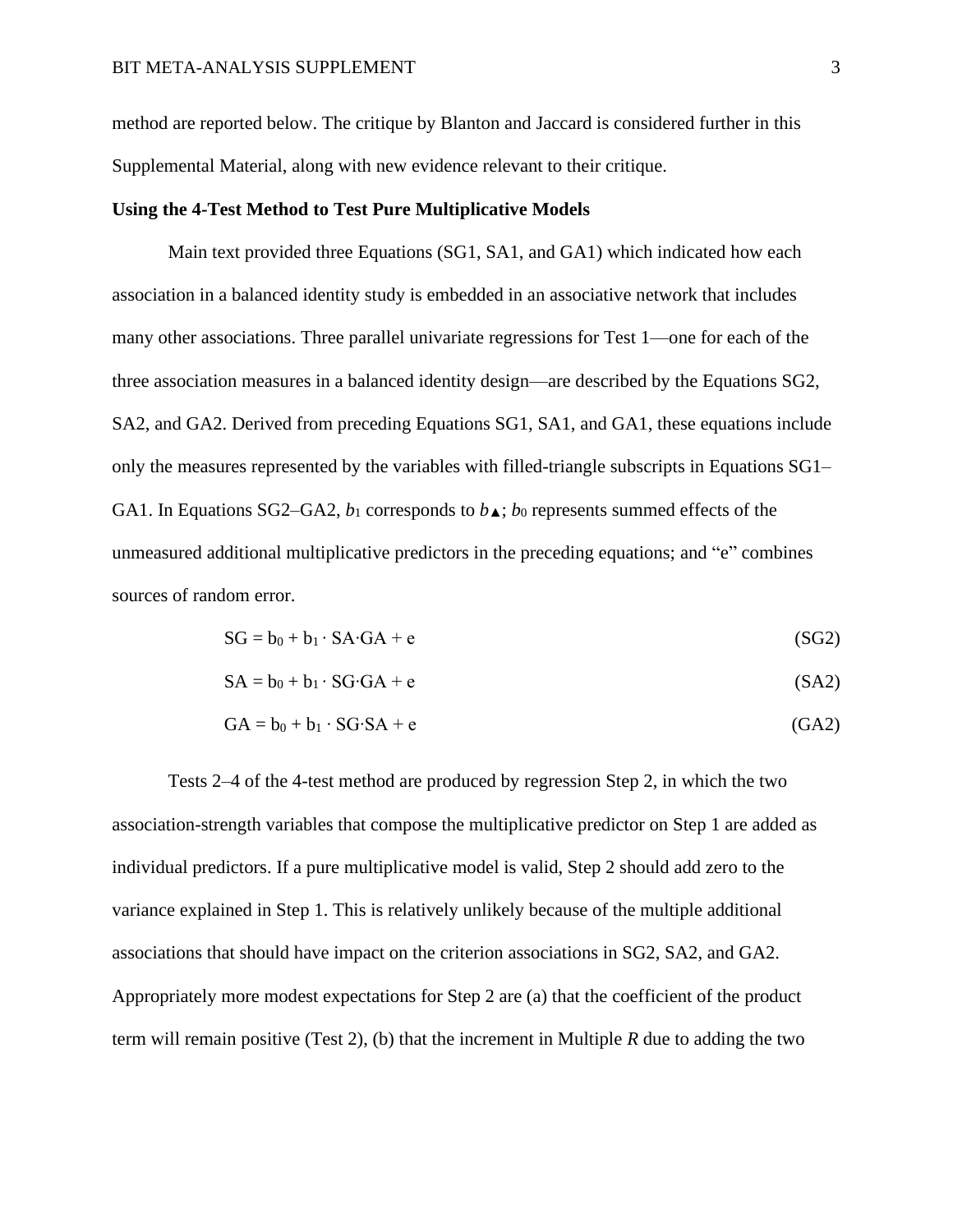individual predictors will be non-significant (Test 3), and (c) that the added two predictors, when tested individually in Step 2, will be non-significant (Test 4).<sup>1</sup>

The appropriateness of the 4-test method was contested (by Blanton & Jaccard, 2006) shortly after it was first proposed. In response, Greenwald, Nosek, and Sriram (2006) used simulations to contrast the 4-test method with Blanton and Jaccard's preferred method, which was the standard simultaneous multiple regression (SMR) significance test for a multiplicative predictor on Step 2 of a hierarchical regression. Greenwald et al. found both that the 4-test method was more sensitive to presence of a pure multiplicative model than was SMR, and that SMR suffered reduced power in detecting pure multiplicative models to the extent that means of the predictor variables deviated from their zero values (a frequent property of real data sets). This disagreement notwithstanding, the material below includes reports of results using Blanton and Jaccard's preferred SMR method, which is provided by Test 2 of the 4-test method.

#### **Effect Size Calculations and Aggregation Methods for 4-Test Method Findings**

**Test 1.** The effect size measure was the coefficient of the product term entered at Step 1, converted to an *r* value. This *r* was obtained separately for the three different types of criterion measures (self–group [SG], group–attribute [GA], and self–attribute [SA]) in each study and was done separately for IAT and self-report measures. In computing weighted averages as aggregate effect sizes for Test 1, each *r* was weighted by its inverse variance  $(n-3)$ , where *n* is the number of subjects in each independent sample (Hedges & Olkin, 1985).

<sup>&</sup>lt;sup>1</sup> With association-strength measures, for the predictions of a positive coefficient for the product term in both Steps 1 and 2 to apply the three measures must be scored so that a combination of three positive scores defines a balanced configuration. For example, because the combination of *self* = *female*, *self* = *good*, and *female* = *good* is balanced, the measures could be scored so that each of those three associations has a numerically positive value. However, the three measures could also be scored so that any two of the three associations had negative scores, allowing four distinct scoring combinations to be used with the 4-test method. (See also Footnote 2 of the main text.)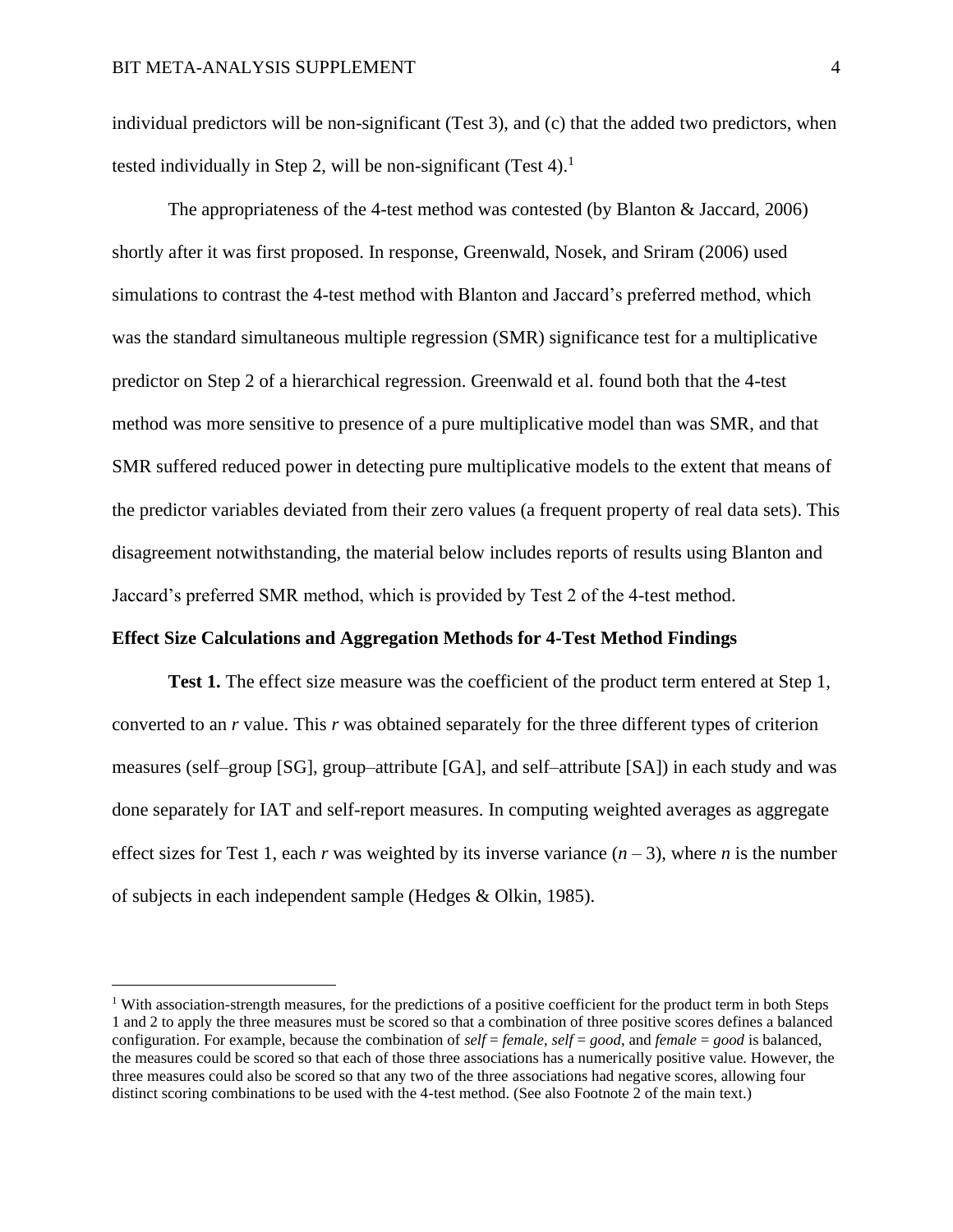**Test 2.** The effect size measure was the coefficient of the product term at Step 2,

converted to a signed partial correlation (*pr*). These were weighted and aggregated as in Test 1.

**Test 3.** The effect size measure was derived from the test of significance of increase in variance explained at Step 2. Each *p* value was converted to a dichotomous indicator (significant versus non-significant at  $p = .05$ , 2-tailed). Aggregated proportions of significant results could be compared to the chance value of .05 by a binomial test.

**Tests 4.** The effect size measure was (as in Test 3), derived from the significance of the individual predictors added at Step 2. Each *p* value was converted to a dichotomous indicator of significant versus non-significant, which could be tested by a binomial test.

#### **4-Test Results for IAT and Self-Report Measures**

**Test 1: Multiplicative product term at Step 1.** For IAT measures, the weighted average *r* for the 36 Step 1 standardized regression coefficients (95% confidence intervals in parentheses) were: *rSG* = .330 (±.039), *rGA* = .315 (±.038), and *rSA* = .243 (±.040; see Table S1). For the 16 samples for which tests could be done with self-report measures, weighted averaged effect sizes were:  $r_{SG} = .216 \ (\pm .085)$ ,  $r_{GA} = .201 \ (\pm .120)$ , and  $r_{SA} = .190 \ (\pm .039)$ ; see Table S2).

For each of the 16 samples for which both IAT and self-report measures were available, a difference score (*Zdiff*) was computed by subtracting Fisher Z-transformed effect sizes obtained with self-report measures from those obtained with IAT measures. Weighted aggregate *Zdiff* scores were tested for difference from zero by random effects tests and were significantly greater than zero for SG measures, *Zdiff SG1* = .159 (±.108), *p* = .004, GA measures, *Zdiff GA1* = .155  $(\pm.129)$ ,  $p = .019$ , and SA measures,  $Z_{diff, SAI} = .102 (\pm.056)$ ,  $p = .0004$ . These findings show that there was generally stronger evidence for the balance–congruity principle in Test 1 with IAT than with self-report measures.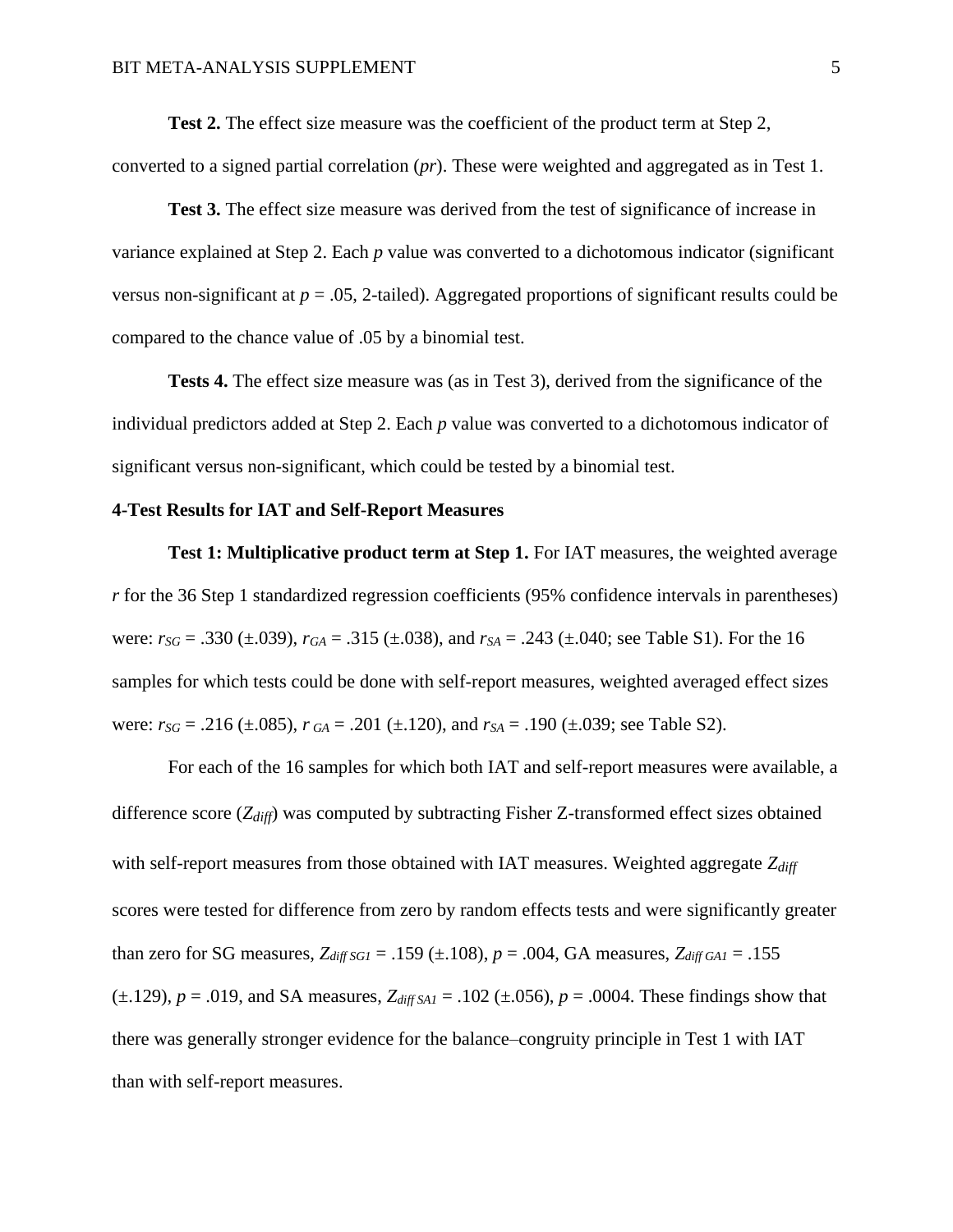**Test 2: Coefficient of product term at Step 2.** The partial regression coefficients in Step 2 were significantly positive for both IAT measures:  $pr_{SG} = .158 (\pm .041)$ ,  $pr_{GA} = .137$  $(t\pm.043)$ , and  $pr_{SA} = .168$  ( $\pm.035$ ), and self-report measures:  $pr_{SG} = .086$  ( $\pm.047$ ),  $pr_{GA} = .110$  $(\pm .045)$ , and  $pr_{SA} = .105 (\pm .047)$ . There were no significant differences between corresponding IAT and self-report partial regression coefficients, *p*s > .82.

#### **Test 3: Significance of increase in criterion variance explained at Step 2.** The

proportion of significant results ( $p \le 0.05$ , 2-tailed) for Test 3 was greater than the expected Type I error rate of 5% for both IAT (Table S1) and self-report (Table S2) measures. For IAT, the proportions of significant results at Test 3 were 22% (8/36) for tests with SG criterion measures, 25% for GA, and 25% for SA. For self-report measures the corresponding proportions were 50% (8/16) for SG, 38% for GA, and 50% for SA. These percentages were all significantly greater than 5% at  $p \le 0.0001$ , 2-tailed. In sum, Test 3 showed some deviation from a pure multiplicative model for both IAT and self-report measures, and this deviation was substantially greater for self-report than for IAT measures.

**Test 4: Statistical significance for individual predictors at Step 2.** Consistent with the results for Test 3, results for binomial tests showed proportions of significant findings greater than the null value of .05 for both types of measures, with a higher proportion of significant *p* values for self-report measures. For IAT measure, the proportions of significant results at Tests 4 were 14% (5/36) and 19% for tests with SG criterion measures, 17% for both GA tests, and 17% and 19% for SA. For self-report measures, the corresponding proportions were 25% (4/16) and 31% for SG, 44% and 25% for GA, and 25% for both SA tests.

**Passing of all 12 tests.** The results of the 4-test method repeatedly found that support for BIT's balance–congruity principle is stronger when tested with IAT measures of association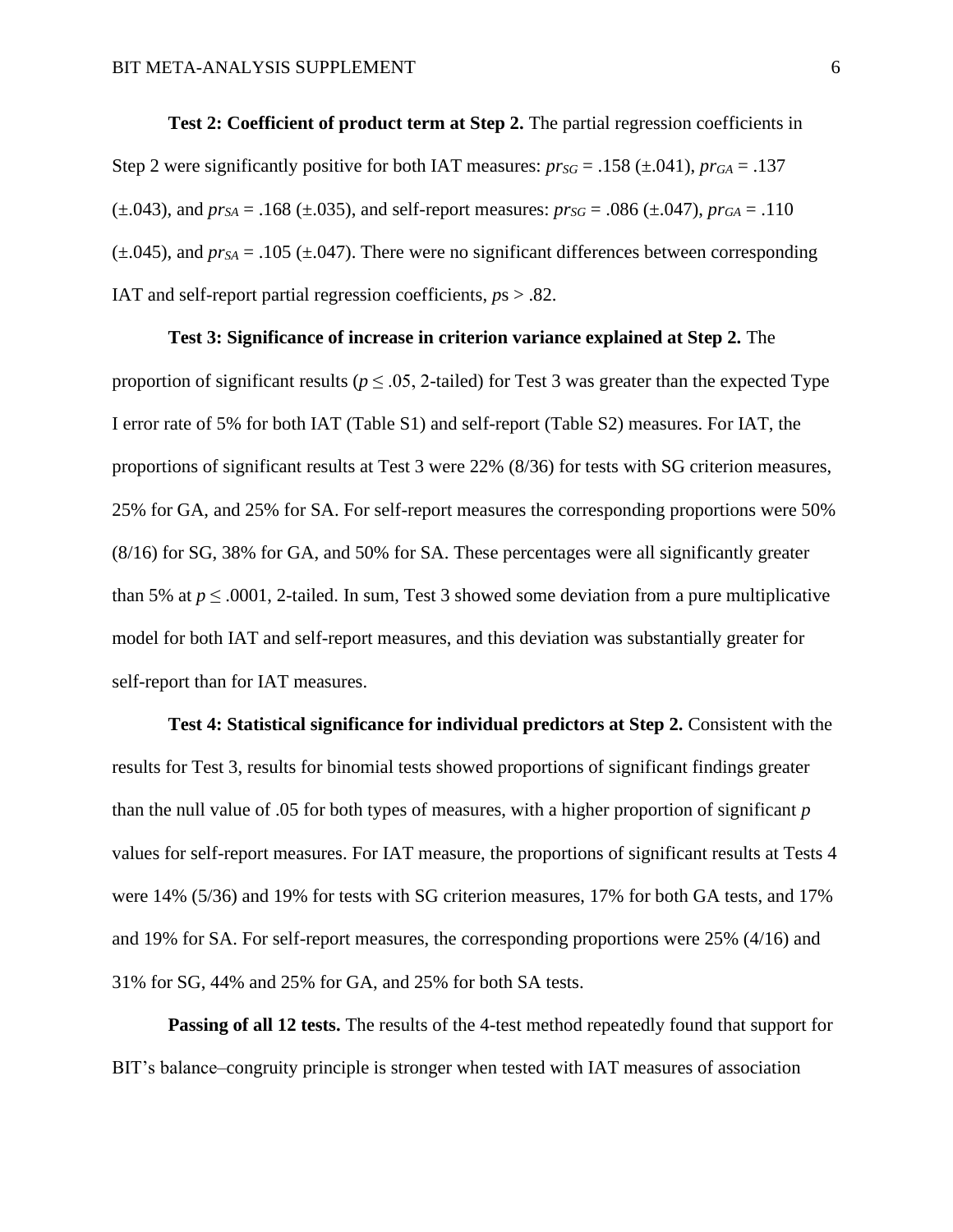strengths than when tested with parallel self-report measures. It is easy to interpret the passing of all 12 tests (four for each of the three criterion measures) as support for a pure multiplicative model, which provides strong support for the balance–congruity principle. This was observed, remarkably, 14 times in the 36 samples for IAT measures, and once in 16 samples for self-report measures (see Table S1). The multiple confirmations of pure multiplicative models for IAT measures are remarkable because the associations in each study are embedded in multiple configurations of trios of associations (see Figure 1 in Main Text). The confirmation of a pure multiplicative model therefore suggests something that no study has yet been ambitious enough to test—the possibility that the unmeasured additional trio configurations of Equations SG1, SA1, and GA1 often, themselves, maintain consistency with one another.

#### **Supplemental Material Pertaining to the Within-Study Meta-Analysis**

For IAT data, the meta-analytic aggregate of the 36 within-study meta-analyses of Test 1 yielded a weighted average *r* of .285 (MOE = .029,  $p < 10^{-16}$ ). For Test 2, the aggregation produced a weighted average *pr* of .152 (MOE = .035,  $p < 10^{-16}$ )<sup>2</sup>. For Test 1, 31 (86%) of the individual-study averaged *r* coefficients were significantly positive, and 25 (69%) of the averaged *pr* coefficients for Test 2 were significantly positive. Heterogeneity was non-significant for Test 1 ( $Q = 41.8$ ,  $df = 35$ ,  $p = .20$ ) and only weakly significant for Test 2 ( $Q = 52.2$ ,  $df = 35$ ,  $p = .20$ )  $= .03$ ).

For self-report data, the aggregation of the 16 within-study meta-analyses of Test 1 yielded a weighted average *r* of .201 (MOE = .065,  $p = 3.47 \times 10^{-9}$ ). For Test 2, the aggregation produced a weighted average *pr* of .104, (MOE = .039,  $p = 2.34 \times 10^{-7}$ ). For Test 1, 11 (69%) of

<sup>&</sup>lt;sup>2</sup> Here and elsewhere in Results, a *p* value of  $p < 10^{-16}$  is reported as an inequality because the meta-analysis program used to compute and test weighted average effect sizes (Lipsey & Wilson, 2001) is limited to displaying a minimum  $p$  value of  $10^{-16}$ .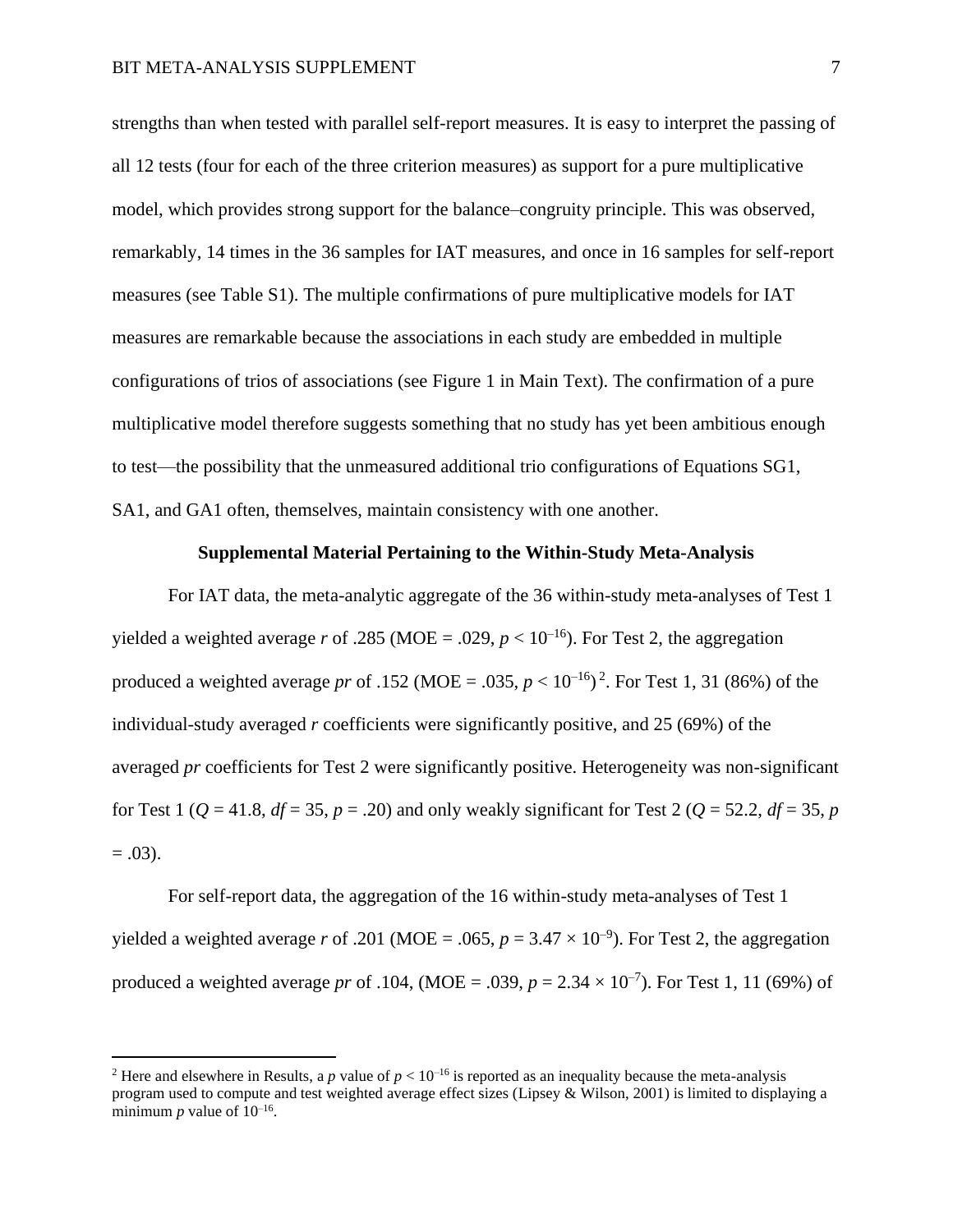the averaged *r* coefficients were significantly positive, as were nine (56%) of the averaged *pr* coefficients for Test 2. Heterogeneity was substantial for Test 1 ( $Q = 101.8$ ,  $df = 15$ ,  $p = 10^{-14}$ ), but only weakly significant for Test 2 ( $Q = 27.2$ ,  $df = 15$ ,  $p = .03$ ).

To compare successes of Tests 1 and 2 for IAT and self-report measures, the within-study aggregate tests were examined just for the 16 samples that had both IAT and self-report measures. For both Tests 1 and 2, each of the 16 samples' difference (IAT minus self-report) in the Fisher Z effect size for the within-study aggregate was computed, and these 16 difference scores were aggregated using random effects models. For Test 1, the weighted average difference was  $0.124$  (MOE =  $0.080$ ,  $p = .002$ ). For Test 2, the weighted average difference was 0.098 (MOE =  $0.059$ ,  $p = .001$ ). These difference tests agreed with the previously described results comparing IAT versus self-report effect magnitudes for Tests 1 and 2 done separately for each of the three types of measures (SG, GA, and SA) as criterion.

# **Supplemental Material Pertaining to Comparing Studies Using Self-Esteem Measures With Those Using Other Self-Concept Measures**

As discussed in the main text, the present meta-analysis affords an opportunity to compare evidence from studies involving valence (i.e., self-esteem measures as SA measures) with those involving other attributes (i.e., self-concept measures as SA measures). The available evidence was compared in two ways. First, the *within-study meta-analysis* method was applied to both self-esteem (*k* = 22) and self-concept (*k* = 14) measures. Second, the *aggregated mean*  outcomes of Tests 1 and 2 of the 4-test method for these two groups of samples were compared meta-analytically.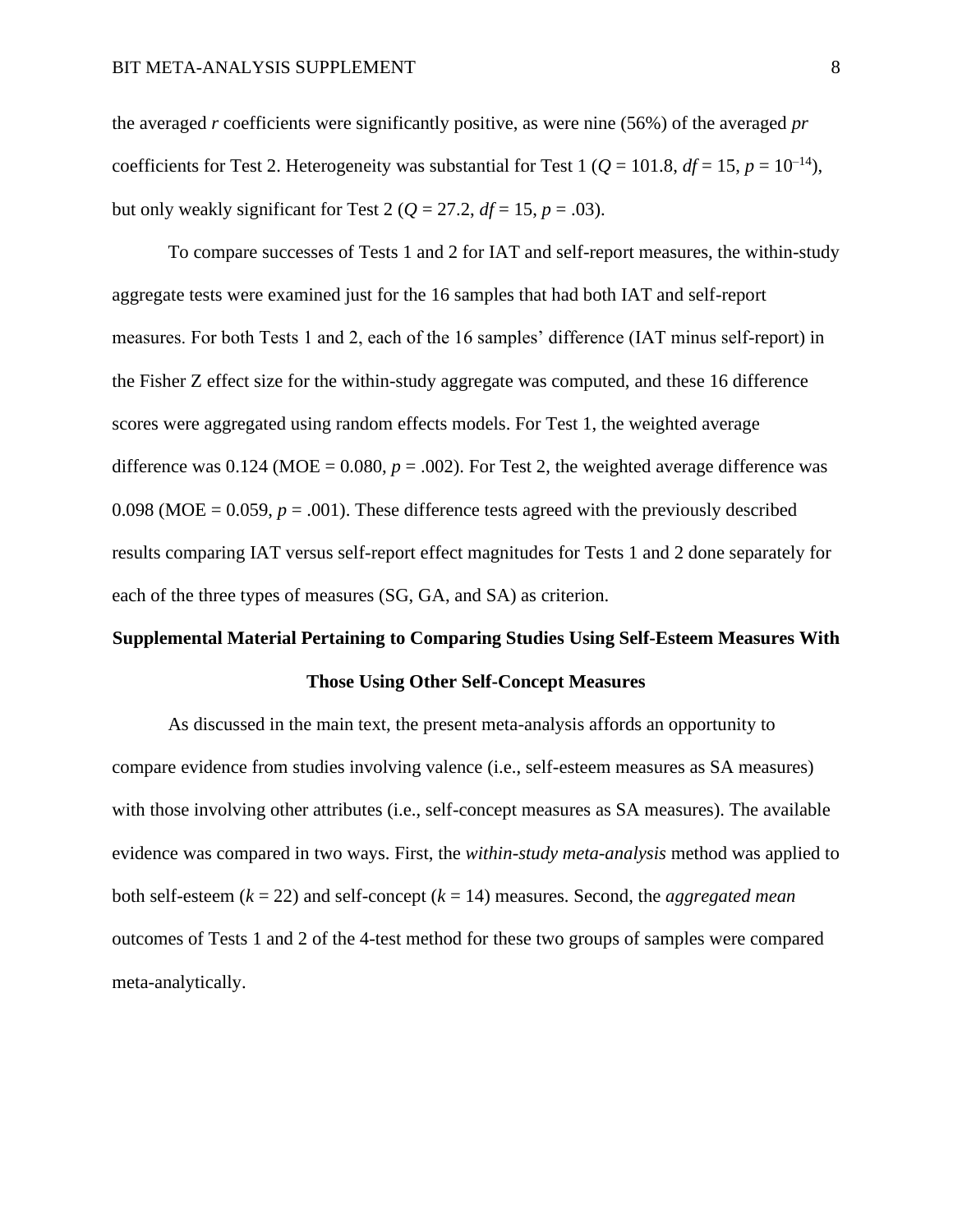#### **Within-Study Meta-Analytic Method**

**IAT measures.** Tests of the weighted aggregate means for Tests 1 and 2 showed that for self-esteem measures, the two weighted aggregate effect sizes were  $r = .271$  for Test 1 (MOE = .041,  $p < 10^{-16}$ ) and  $r = .105$  for Test 2 (MOE = .038,  $p = 10^{-7}$ ). Heterogeneity was nonsignificant for Tests 1 and 2 ( $Qs \ge 23.8$ ,  $dfs = 21$ ,  $ps \ge .15$ ). For self-concept measures, the two aggregate effect sizes were  $r = .302$  for Test 1 (MOE = .042,  $p < 10^{-16}$ ) and  $r = .219$  for Test 2 (MOE = .043,  $p < 10^{-16}$ ). Heterogeneity was non-significant for both Tests 1 and 2 ( $Q_s \ge 7.91$ ,  $dfs = 13$ ,  $ps \ge 0.41$ ). The difference between the weighted aggregate effect sizes of self-esteem and self-concept measures was statistically significant by an independent-samples *t*-test for Test 2,  $t(34) = 2.99$ ,  $p = .005$ , but not for Test 1,  $p > .26$ . For the self-esteem data, 77% of the averaged Test 1 *r* coefficients and 50% of the averaged Test 2 *pr* coefficients were significantly positive. For the self-concept data, 100% of the averaged Test 1 *r* coefficients and 93% of the averaged Test 2 *pr* coefficients were significantly positive.

**Explicit measures.** For studies with self-esteem measures, analyses showed that weighted aggregate effect sizes were  $r = .214$  for Test 1 (MOE = .134,  $p = .003$ ) and  $r = .033$  for Test 2 (MOE = .118,  $p = .58$ ). Heterogeneity was significant for both Tests 1 and 2 ( $Os > 13.39$ ,  $dfs = 4$ ,  $ps \ge .009$ ). For self-concept measures, aggregate effect sizes were  $r = .201$  for Test 1 (MOE = .026,  $p < 10^{-16}$ ) and  $r = .145$  for Test 2 (MOE = .024,  $p < 10^{-16}$ ). Heterogeneity was non-significant for both Tests 1 and 2 ( $Qs \ge 7.56$ ,  $dfs = 10$ ,  $ps \ge .43$ ). The difference between the weighted aggregate effect sizes of self-esteem and self-concept measures was not statistically significant by an independent-samples *t*-test for either Test 1 or Test 2, *p*s >. 11. For self-esteem, 60% of the averaged *r* coefficients for Test 1 and 40% of the averaged Test 2 *pr* coefficients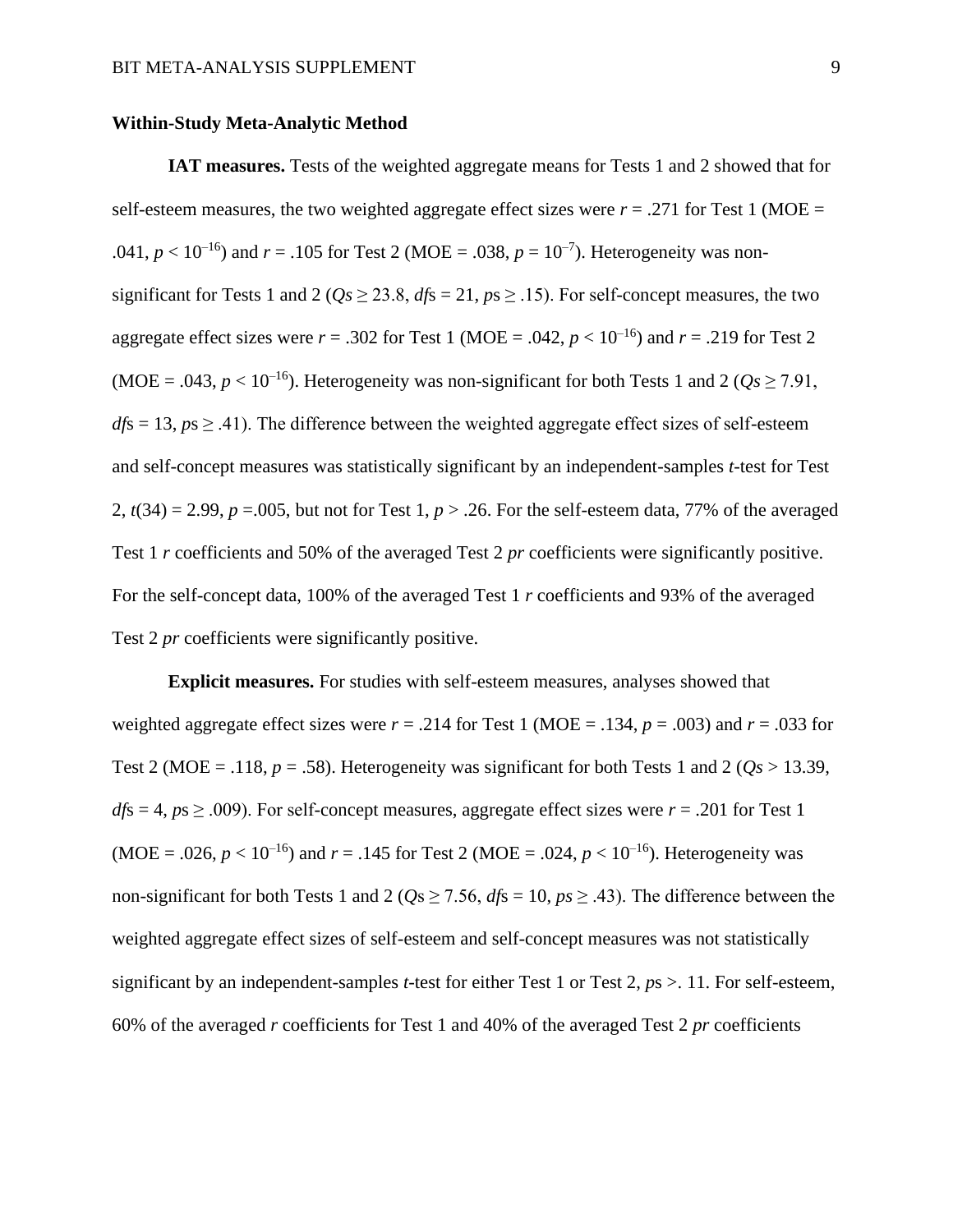were significantly positive. For the self-concept data, 73% of the averaged Test 1 *r* coefficients and 64% of the averaged Test 2 *pr* coefficients were significantly positive.

#### **4-Test Method**

As a part of the analyses comparing studies using self-esteem measures with those using other self-concept measures, successes in passing the 4-test method—ranging from 0 to 4 tests passed—were compared.

**IAT measures.** Using the 4-test method, self-esteem measures  $(k = 22)$  passed an average of 2.68 (out of 4) tests and self-concept measures  $(k = 14)$  passed an average of 3.29 tests. This difference was not statistically significant by an independent-samples *t*-test,  $t(34) =$ 1.68,  $p = 102$ .

**Explicit measures.** For success in passing the 4-test method, self-esteem measures  $(k =$ 5) passed an average of 1.80 (out of 4) and self-concept measures (*k* = 11) passed an average of 2.73 tests. This difference was not statistically significant by an independent-samples *t*-test, *t*(14)  $= 1.66, p = .119.$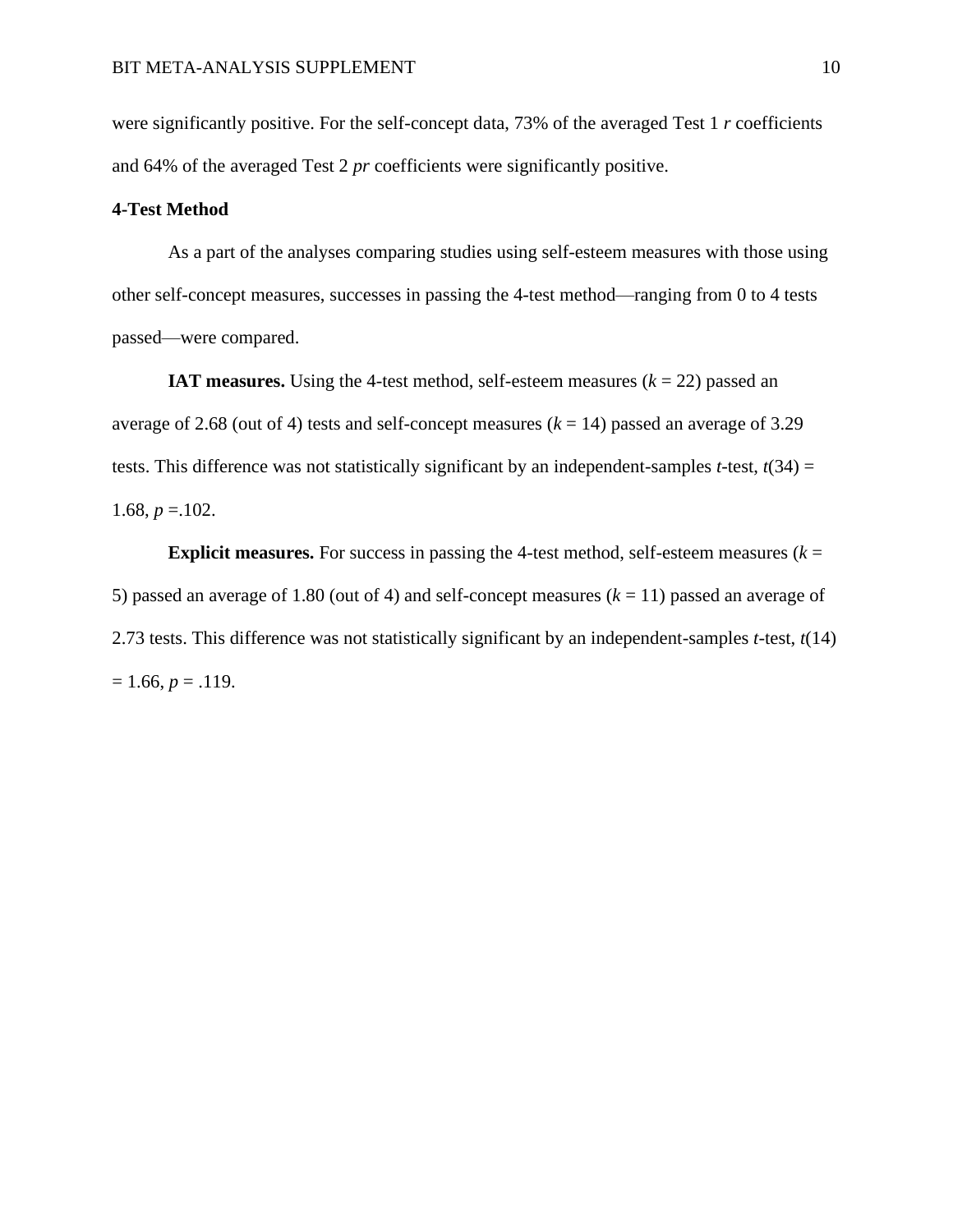# Table S1

# *Effect Sizes for Each of the Four Tests of the 4-Test Method for the 36 Independent Samples Providing Implicit Data*

| Citation                            | <b>Criterion Association Measure</b> |                   |                  |               |              |                   |                   |                  |               |                   |           |                   |                   |               |                   |  |
|-------------------------------------|--------------------------------------|-------------------|------------------|---------------|--------------|-------------------|-------------------|------------------|---------------|-------------------|-----------|-------------------|-------------------|---------------|-------------------|--|
|                                     | Self-Group                           |                   |                  |               |              |                   | Group-Attribute   |                  |               |                   |           | Self-Attribute    |                   |               |                   |  |
|                                     | Test 1                               | Test 2            | Test 3           | Test 4a       | Test 4b      | Test 1            | Test 2            | Test 3           | Test 4a       | Test 4b           | Test 1    | Test 2            | Test 3            | Test 4a       | Test 4b           |  |
|                                     | r                                    | pr                | $\boldsymbol{p}$ | $p_{SA}$      | $p_{GA}$     | $\boldsymbol{r}$  | pr                | $\boldsymbol{p}$ | $p_{SG}$      | $p_{SA}$          | $r_{\rm}$ | pr                | $\boldsymbol{p}$  | $p_{SG}$      | $p_{GA}$          |  |
| Aidman & Carroll (2003)             | $.623***$                            | $.521***$         | $10^{-7***}$     | .571          | $10^{-5***}$ | $.501***$         | $-.301*$          | $10^{-8***}$     | $10^{-6***}$  | $10^{-4***}$      | .025      | .230 <sup>†</sup> | $10^{-5***}$      | $.071\dagger$ | $10^{-5***}$      |  |
| Ashburn-Nardo (2010)                | $.320***$                            | $.215*$           | .293             | .124          | .935         | $.371***$         | .130              | .775             | .736          | .485              | $.248**$  | .166 <sup>†</sup> | .349              | .185          | .727              |  |
| Banaji et al. (1997)                | $.578***$                            | $.250\dagger$     | $.003***$        | $.072\dagger$ | .136         | $.700***$         | $.357**$          | .964             | .813          | .868              | $.267*$   | $.394***$         | $.050*$           | $.025*$       | .750              |  |
| Baron (2003)                        | .102                                 | .157              | .567             | .315          | .556         | .122              | .134              | .837             | .566          | .916              | .133      | .155              | .598              | .321          | .969              |  |
| Cvencek et al. (2016, Study 1)      | $.615***$                            | .293†             | .445             | .495          | .207         | $.470***$         | .259              | .164             | .152          | .090 <sup>†</sup> | $.571***$ | .419**            | .371              | .816          | .181              |  |
| Cvencek et al. (2016, Study 2)      | $.321***$                            | $-.104$           | $.001***$        | $.074\dagger$ | $2^{-4***}$  | $.323***$         | $-.085$           | $.002***$        | $10^{4***}$   | .416              | $-.007$   | $-.002$           | .299              | .123          | .401              |  |
| Cvencek et al. (2016, Study 3)      | $.316*$                              | .052              | .122             | .580          | $.042*$      | $.321*$           | .058              | .177             | $.064\dagger$ | .847              | .205      | .170              | .872              | .785          | .757              |  |
| Cvencek et al. (2011)               | $.214***$                            | $.151*$           | .329             | .141          | .912         | $.164*$           | $.170*$           | .569             | .699          | .365              | $.200***$ | $.163*$           | $.079+$           | .106          | .163              |  |
| Cvencek et al. (2014)               | $.231***$                            | $.142\dagger$     | $.091\dagger$    | $.029*$       | .680         | $.179*$           | $.165*$           | .761             | .817          | .462              | $.226***$ | .137 <sup>†</sup> | $.056\dagger$     | $.021*$       | .407              |  |
| Devos, Blanco, Muñoz, et al. (2008) | $.205*$                              | .093              | .872             | .636          | .961         | $.207*$           | .084              | .302             | .962          | .129              | $.201*$   | $.179*$           | .099 <sup>†</sup> | .655          | $.046*$           |  |
| Devos, Blanco, Rico, et al. (2008)  | $.335***$                            | $.296***$         | .779             | .633          | .553         | $.316***$         | $.322***$         | .522             | .664          | .333              | $.340***$ | $.293***$         | .973              | .880          | .848              |  |
| Devos & Cruz Torres (2007, Study 1) | $.571***$                            | $.236*$           | .769             | .986          | .473         | .555***           | .197 <sup>†</sup> | .441             | .228          | .612              | $.273*$   | $.281*$           | .660              | .659          | .668              |  |
| Devos & Cruz Torres (2007, Study 2) | .458***                              | $.351*$           | .299             | .134          | .213         | $.511***$         | $.310*$           | .461             | .216          | .368              | $.522***$ | $.283\dagger$     | .466              | .264          | .584              |  |
| Devos et al. (2007, Study 3)        | $.299*$                              | .237 <sup>†</sup> | .641             | .485          | .403         | $.341**$          | $.307*$           | .309             | .137          | .190              | $.303*$   | $.333*$           | .343              | .178          | .417              |  |
| Devos et al. (2010, Study 2)        | $.467***$                            | $.271**$          | .469             | .227          | .627         | .414***           | $.209*$           | $.012*$          | .764          | $.003***$         | $.328***$ | $.227*$           | $.018*$           | .246          | $.005***$         |  |
| Dunham et al. (2007)                | $.213*$                              | $.170*$           | $.085\dagger$    | .901          | $.029*$      | $.162\dagger$     | $.162\dagger$     | $.029*$          | $.028*$       | .147              | .130      | .133              | .566              | .901          | .287              |  |
| Dunham et al. (2007)                | .074                                 | .017              | .400             | .529          | .221         | .074              | .027              | .467             | .242          | .761              | .032      | .031              | .804              | .545          | .751              |  |
| Farnham & Greenwald (1999)          | $.472***$                            | $.269*$           | .483             | .252          | .607         | .445 ***          | .100              | .727             | .863          | .480              | .428***   | $.216\dagger$     | $-.591$           | .389          | .894              |  |
| Gumble & Carels (2012)              | .055                                 | $-.038$           | .515             | .768          | .337         | $.191\dagger$     | $-.011$           | .192             | .344          | $.071\dagger$     | .150      | $-.029$           | .176              | .684          | .098 <sup>†</sup> |  |
| Horcajo et al. (2010, Study 3)      | $.509*$                              | $-.155$           | .169             | $.069\dagger$ | .163         | .400 <sub>1</sub> | $-.171$           | .251             | .141          | .962              | .149      | $-412\dagger$     | $.038*$           | $.012*$       | .345              |  |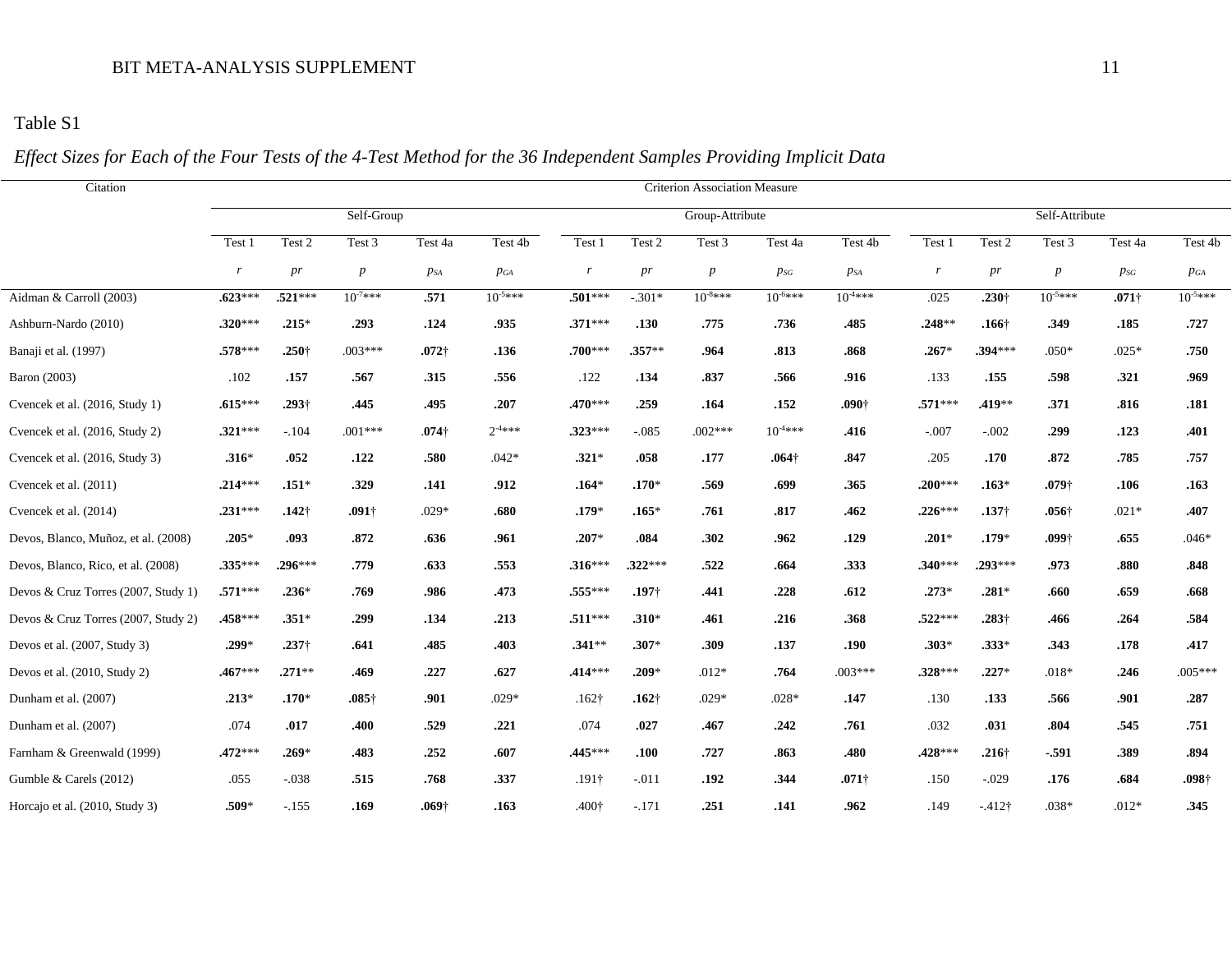| Horcajo et al. (2010, Study 3)  | .114         | $-.285$           | .224              | .538         | $.089+$       | .067         | $-.264$      | .218          | .101          | .574         | $-.279$           | $-359+$      | .493              | .362        | .350         |
|---------------------------------|--------------|-------------------|-------------------|--------------|---------------|--------------|--------------|---------------|---------------|--------------|-------------------|--------------|-------------------|-------------|--------------|
| Horcajo et al. (2010, Study 4)  | $.397*$      | $-.011$           | .524              | .261         | .497          | .255         | $-.283$      | .127          | $.063\dagger$ | .124         | .270              | $-.086$      | .257              | .183        | .377         |
| Horcajo et al. (2010, Study 4)  | .268         | $-.054$           | $.007**$          | $.002**$     | $.043*$       | .166         | .009         | $.004***$     | .194          | $.003***$    | $-186$            | .085         | $.001***$         | $.002***$   | $.003***$    |
| Lane et al. (2005)              | $.227***$    | .032              | .297              | .529         | .120          | .298***      | $.140*$      | .540          | .273          | .601         | $.209***$         | .104         | .829              | .900        | .541         |
| Lane et al. (2005)              | $.303***$    | .088              | .151              | .909         | .139          | $.345***$    | $.136*$      | .345          | .291          | .815         | $.266***$         | .103         | .899              | .838        | .833         |
| Mellott & Greenwald (2000)      | $.375***$    | .019              | .224              | $.089+$      | .317          | $.298***$    | $-112$       | $.007**$      | $.059+$       | $.003***$    | $.403***$         | .031         | $.031*$           | .174        | $.011*$      |
| Meltzoff et al. (2019)          | $.327***$    | .186 <sup>†</sup> | .334              | .308         | .660          | $.349***$    | .154         | .722          | .456          | .633         | $.236*$           | $.219*$      | .650              | .355        | .993         |
| Meltzoff et al. (2019)          | .349***      | .180 <sup>†</sup> | .949              | .746         | .856          | $.244*$      | .109         | .471          | .508          | .309         | $.222*$           | .161         | .434              | .987        | .200         |
| Nosek et al. (2002, Study 2)    | $.407***$    | .094              | .295              | .227         | .283          | $.228*$      | $.216*$      | .511          | .344          | .828         | $.433***$         | .173         | .741              | .445        | .938         |
| Nosek & Smyth $(2011)$          | $.309***$    | $.219***$         | $.029*$           | $.056*$      | $.016*$       | $.347***$    | $.265***$    | $10^{-7***}$  | $.005***$     | $10^{-7***}$ | $.380***$         | $.227***$    | $10^{-6***}$      | .153        | $10^{-7***}$ |
| Rudman et al. (2001, Study 4)   | $.363***$    | $.390***$         | .088 <sup>†</sup> | $.029*$      | .589          | $.355***$    | $.336***$    | .996          | .942          | .967         | $.296***$         | $.343***$    | .094 <sup>†</sup> | $.035*$     | .772         |
| Rudman & McLean (2013, Study 1) | $.442***$    | $.178*$           | .629              | .957         | .352          | $.430***$    | $.194***$    | .103          | .302          | .184         | .134 <sup>†</sup> | $.156*$      | .427              | .849        | .195         |
| Schmidt & Nosek (2015)          | $.342***$    | $.096***$         | $10^{-17***}$     | .197         | $10^{-16***}$ | $.342***$    | $.087***$    | $10^{-17***}$ | $10^{-17***}$ | $10^{-5***}$ | $.220***$         | $.142***$    | $.003***$         | .853        | $.001***$    |
| Srivastava & Banaji (2011)      | .135         | $.231*$           | $.016*$           | $.022*$      | $.052 +$      | .144         | $.276***$    | $.011*$       | $.003***$     | .256         | .152              | $.225*$      | .080 <sup>†</sup> | .025        | .724         |
| Steffens et al. (2010, Study 1) | .399***      | $.305***$         | $10^{-3***}$      | $10^{-4***}$ | .706          | $.305***$    | $.230**$     | .408          | .655          | .289         | $.370***$         | $.313***$    | $10^{4***}$       | $10^{4***}$ | .316         |
| Tang & Greenwald (2013)         | $.317*$      | .045              | .233              | .223         | .181          | $.309*$      | .066         | .234          | .250          | .187         | $.331**$          | .086         | .233              | .339        | .145         |
| Average effect size             | .330         | .158              | .315              | .364         | .360          | .315         | .137         | .352          | .358          | .397         | .243              | .168         | .317              | .399        | .436         |
| (95% CI)                        | $(\pm .039)$ | $(\pm .041)$      |                   |              |               | $(\pm .038)$ | $(\pm .043)$ |               |               |              | $(\pm .040)$      | $(\pm .035)$ |                   |             |              |
| $\boldsymbol{p}$                | $10^{-38}$   | $10^{-13}$        |                   |              |               | $10^{-38}$   | $10^{-9}$    |               |               |              | $10^{-38}$        | $10^{-38}$   |                   |             |              |
| p[Q]                            | $10^{-5}$    | .0001             |                   |              |               | .0001        | $10^{-5}$    |               |               |              | .0001             | .023         |                   |             |              |

*Note*. Balanced identity design always includes measures of associations that link the concept of *self* with one *group concept* (e.g., male) and one *attribute concept* (e.g., valence); Effect sizes for Tests 1 and 2 (*r*s) are presented separately for each of the three regressions in which one measure of association strength is always entered as a criterion (e.g., measure of the *self-group* association) and the other two measures as predictors (e.g., measures of *group-attribute* and *self-attribute* associations). Test 1 is always tested at the regression Step 1 and Tests 2–4 are always tested at the regression Step 2. The weighted mean effect sizes at the first regression step (*r*), their 95% confidence intervals (CIs), transformed back to the *r* metric were computed from a random-effects test for Fisher's *Z*-transformed *r* values at Step 1 of a multiple hierarchical regression analysis. Effect sizes for Tests 3 and 4 are reported as average  $p$  values at Step 2 (see text for details).  $pr =$  signed, partial correlation coefficient for the product term at Step 2;  $p = p$  values indicating statistical significance of increase in  $R^2$  at Step 2;  $p_{SG}$ ,  $p_{GA}$  and  $p_{SA} = p$  values indicating statistical significance of individual SG, GA, and SA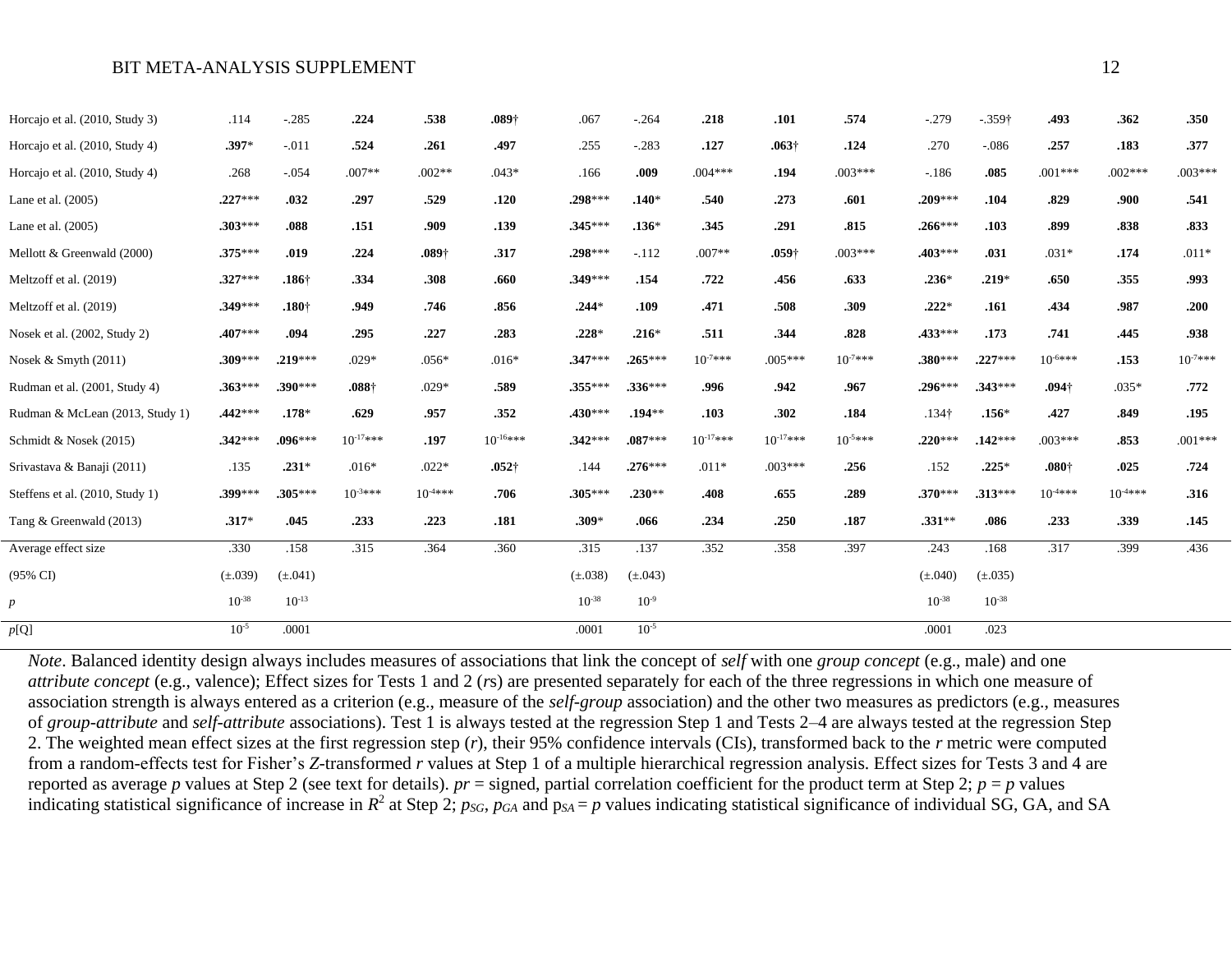predictors added at Step 2; *p* [Q] = probability values for fixed-effects test of homogeneity (Hedges & Olkin, 1985). Bold font indicates passed tests. † = .05 < *p* ≤ .10; \* = .01 < *p* ≤ .05; \*\* = .005 < *p* ≤ .01; \*\*\* = *p* ≤ .005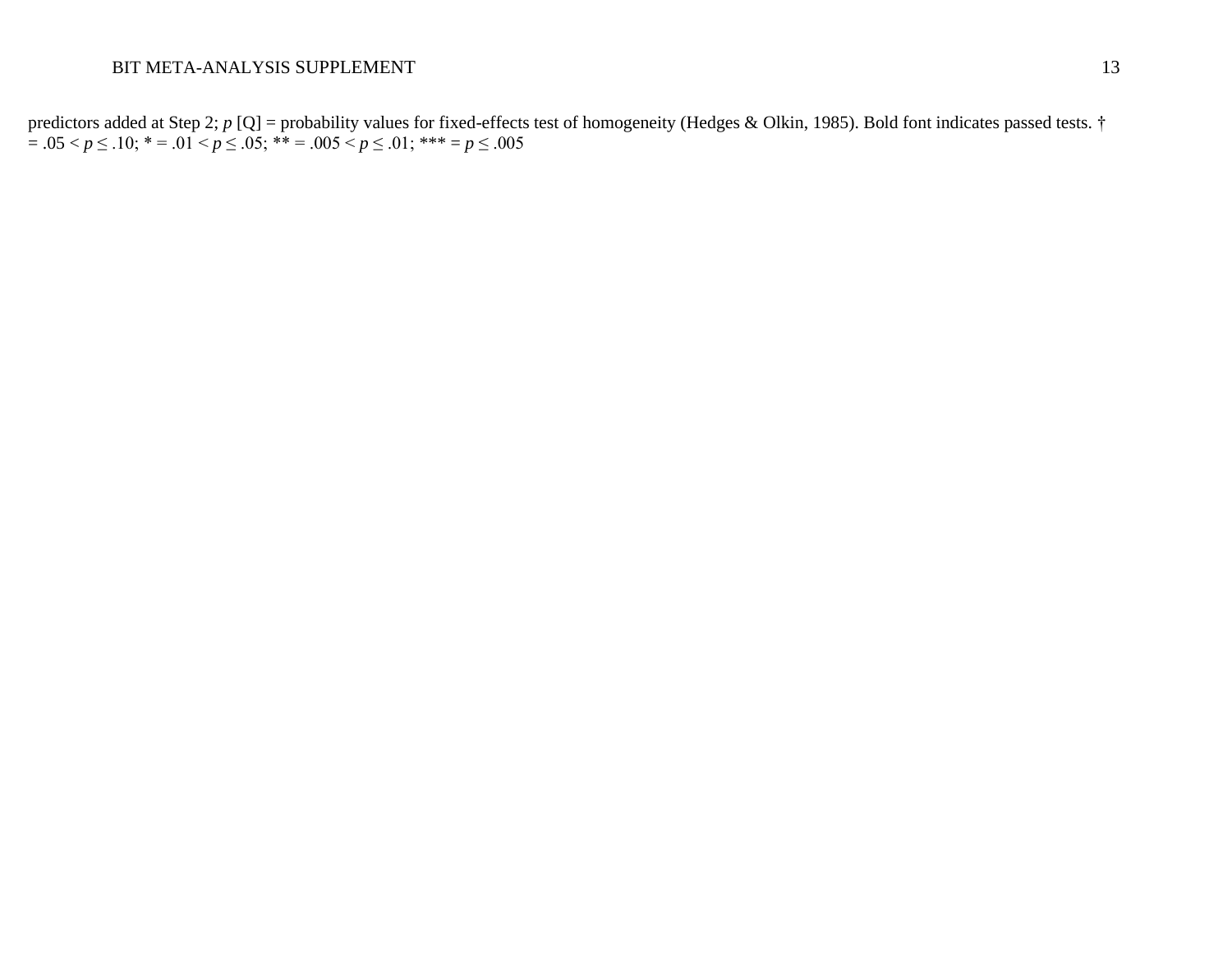# Table S2

# *Effect Sizes for Each of the Four Tests of the 4-Test Method for the 16 Independent Samples Providing Explicit Data*

| Citation                               | <b>Criterion Association Measure</b> |               |                  |               |                |               |                   |                   |                   |              |                   |                   |                 |               |               |  |  |  |
|----------------------------------------|--------------------------------------|---------------|------------------|---------------|----------------|---------------|-------------------|-------------------|-------------------|--------------|-------------------|-------------------|-----------------|---------------|---------------|--|--|--|
|                                        |                                      |               | Self-Group       |               |                |               | Group-Attribute   |                   |                   |              |                   |                   | Self-Attribute  |               |               |  |  |  |
|                                        | Test 1                               | Test 2        | Test 3           | Test 4a       | Test 4b        | Test 1        | Test 2            | Test 3            | Test 4a           | Test 4b      | Test 1            | Test 2            | Test 3          | Test 4a       | Test 4b       |  |  |  |
|                                        | r                                    | pr            | $\boldsymbol{p}$ | $p_{SA}$      | $p_{GA}$       | r             | pr                | $\boldsymbol{p}$  | $p_{SG}$          | $p_{SA}$     | r                 | pr                | $p_{\parallel}$ | $p_{SG}$      | $p_{GA}$      |  |  |  |
| Ashburn-Nardo (2010)                   | .337***                              | $-.060$       | $10^{-5***}$     | .560          | $10^{4***}$    | .411 ***      | $-.187*$          | $10^{-6***}$      | $10^{-6***}$      | $.002***$    | .094              | $-.060$           | $.014*$         | .565          | $.019*$       |  |  |  |
| Cvencek et al. (2011)                  | $.163*$                              | .108          | $.065\dagger$    | $.030*$       | .679           | $.124\dagger$ | $.117\dagger$     | .166              | .450              | .146         | $.209***$         | $.142*$           | $.026*$         | $.022*$       | .134          |  |  |  |
| Cvencek et al. (2014)                  | $.264***$                            | $.225***$     | .201             | .134          | .271           | $.225***$     | $.223***$         | .347              | .298              | .240         | $.268***$         | $.239***$         | .195            | $.083\dagger$ | .495          |  |  |  |
| Devos, Blanco, Rico, et al.<br>(2008)  | .120                                 | .007          | .539             | .267          | .632           | .077          | .035              | .542              | .849              | .280         | .118              | .009              | .354            | .319          | .271          |  |  |  |
| Devos & Cruz Torres (2007,<br>Study 1) | .161                                 | .165          | .161             | .556          | .238           | .128          | .189 <sup>†</sup> | .393              | .174              | .984         | $.213\dagger$     | .146              | .514            | .301          | .748          |  |  |  |
| Devos & Cruz Torres (2007,<br>Study 2) | $.526***$                            | $-.081$       | .375             | .195          | .405           | $.501***$     | .208              | .266              | .337              | .171         | .195              | .125              | $-.424$         | .611          | .404          |  |  |  |
| Devos et al. (2010, Study 2)           | $.398***$                            | .137          | $.009**$         | $.006**$      | .948           | $.218*$       | $.170+$           | .890              | .697              | .909         | $.344***$         | .143              | $.002***$       | $.001***$     | .977          |  |  |  |
| Farnham & Greenwald (1999)             | $-.132$                              | .082          | $.022*$          | .120          | .105           | $-126$        | .168              | .080 <sub>†</sub> | .058 <sup>†</sup> | .262         | $-.002$           | .007              | .138            | .200          | .989          |  |  |  |
| Mellott & Greenwald (2000)             | $-.001$                              | .139          | .159             | .314          | .133           | $-.002$       | $.203\dagger$     | .129              | $.044*$           | .318         | .172              | .184 <sup>†</sup> | .415            | .197          | .669          |  |  |  |
| Meltzoff et al. (2019)                 | .179 <sup>†</sup>                    | $.174\dagger$ | .767             | .733          | .489           | $.207*$       | $.225*$           | .572              | .357              | .670         | $.238*$           | $.233*$           | .708            | .527          | .578          |  |  |  |
| Meltzoff et al. (2019)                 | .114                                 | $-.008$       | .271             | .190          | .713           | .035          | .051              | .240              | .531              | .188         | .176 <sup>†</sup> | .024              | .225            | .193          | .187          |  |  |  |
| Nosek & Smyth (2011)                   | $.221***$                            | $.138***$     | $10^{-13***}$    | $10^{-11***}$ | $10^{4***}$    | $.166***$     | $.168***$         | $.001***$         | $10^{-4***}$      | .683         | $.240***$         | $.150***$         | $10^{-8***}$    | $10^{-9***}$  | .919          |  |  |  |
| Rudman et al. (2001, Study 4)          | $-.003$                              | $.244*$       | $10^{4***}$      | .571          | $10^{4***}$    | $-.108$       | .094              | $.006**$          | $.002***$         | .365         | .176 <sup>†</sup> | .127              | .686            | .832          | .470          |  |  |  |
| Rudman & McLean (2013,<br>Study 1)     | $.232***$                            | $-.008$       | $3^{-12}$ ***    | .648          | $10^{-12***}$  | .404***       | $-.098$           | $10^{-13***}$     | $10^{-12***}$     | $10^{-6***}$ | $.177*$           | $-.176*$          | $10^{-7***}$    | .968          | $10^{-8***}$  |  |  |  |
| Schmidt & Nosek (2015)                 | $.426***$                            | $.043***$     | $10^{-227***}$   | $10^{-14***}$ | $10^{-191***}$ | .486***       | $.119***$         | $10^{-158***}$    | $10^{-154***}$    | $10^{4***}$  | $.166***$         | $.170***$         | $10^{-19***}$   | $10^{-19***}$ | $10^{-10***}$ |  |  |  |
| Srivastava & Banaji (2011)             | $.245*$                              | .010          | $.046*$          | .883          | $.075\dagger$  | .289***       | .061              | $.006**$          | $.041*$           | $.015*$      | $-.010$           | .003              | $.028*$         | .910          | $.015*$       |  |  |  |
| Average $r$                            | .216                                 | .086          | .164             | .325          | .293           | .201          | .110              | .227              | .240              | .327         | .190              | .105              | .180            | .358          | .430          |  |  |  |
| $(95\% \text{ CI})$                    | $(\pm .085)$                         | $(\pm .047)$  |                  |               |                | $(\pm .120)$  | $(\pm .045)$      |                   |                   |              | $(\pm .039)$      | $(\pm .047)$      |                 |               |               |  |  |  |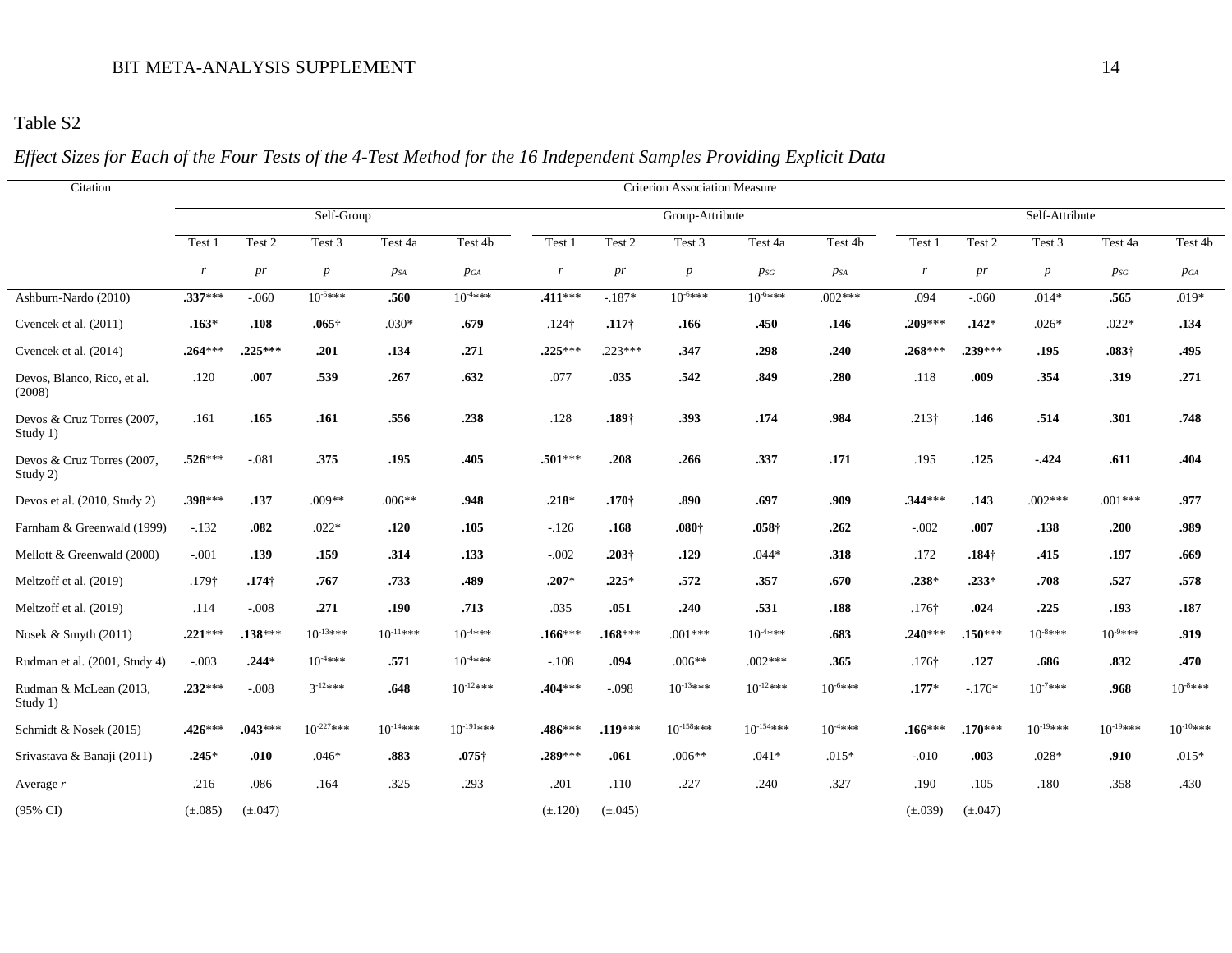|      | .000 <sub>i</sub> | .001      | $10^{-6}$ | $10^{-37}$ | $10^{-}$ |
|------|-------------------|-----------|-----------|------------|----------|
| p[Q] | .000              | $10^{-3}$ | .002      | .017       | 001      |

*Note*. Balanced identity design always includes measures of associations that link the concept of *self* with one *group concept* (e.g., male) and one *attribute concept* (e.g., valence); Effect sizes for Tests 1 and 2 (*r*s) are presented separately for each of the three regressions in which one measure of association strength is always entered as a criterion (e.g., measure of the *self-group* association) and the other two measures as predictors (e.g., measures of *groupattribute* and *self-attribute* associations). Test 1 is always tested at the regression Step 1 and Tests 2–4 are always tested at the regression Step 2. The weighted mean effect sizes at the first regression step (*r*), their 95% confidence intervals (CIs), transformed back to the *r* metric were computed from a random-effects test for Fisher's *Z*-transformed *r* values at Step 1 of a multiple hierarchical regression analysis. Effect sizes for Tests 3 and 4 are reported as average *p* values at Step 2 (see text for details).  $pr =$  signed, partial correlation coefficient for the product term at Step 2;  $p = p$  values indicating statistical significance of increase in  $R^2$  at Step 2; *psG*, *pGA* and  $p_{SA} = p$  values indicating statistical significance of individual SG, GA, and SA predictors added at Step 2; *p* [Q] = probability values for fixed-effects test of homogeneity (Hedges & Olkin, 1985). Bold font indicates passed tests.  $\dagger = .05 < p \le .10$ ;  $* = .01 < p \le .05$ ;  $** =$ .005  $; *** =  $p \leq .005$$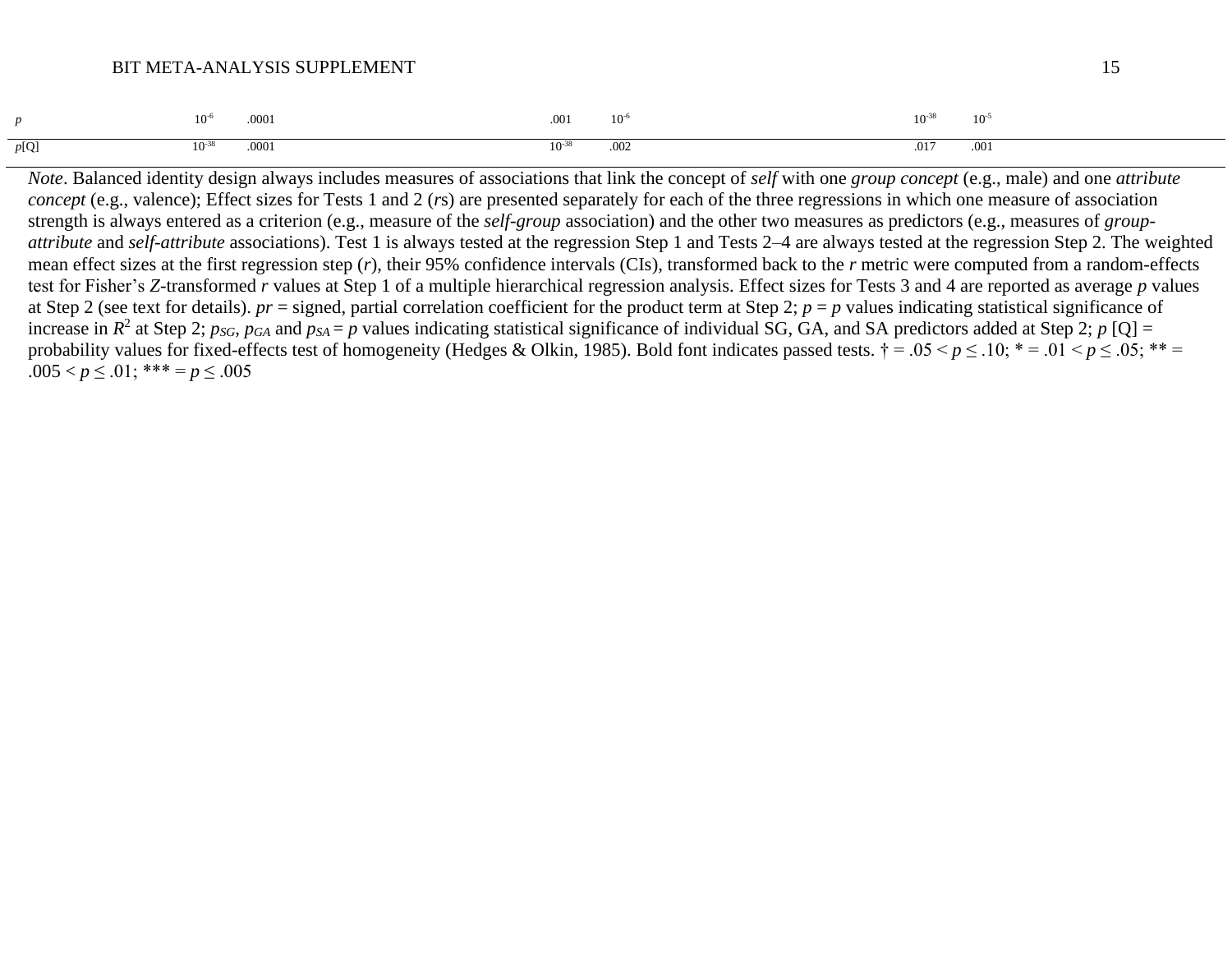#### **Supplemental Findings Pertaining to Validity of the IAT's Zero Point**

Using a higher precision test than previously available, the main text reported strong confirmations of validity of the IAT's theoretically specified (rational) zero-point location. Presented here is an additional relevant interpretation of the IAT's zero point.

#### **Blanton et al.'s (2015) Test of the IAT's Zero-Point Interpretation**

A method of assessing the validity of the IAT's zero-point was proposed by Blanton, Jaccard, Strauts, Mitchell, and Tetlock (2015). However, their method had problems that rendered it unsuitable for that purpose.

On self-report attitude measures, higher numbers typically indicate greater liking or favorableness toward the attitude's object. For example, the numerically high end of a thermometer-format measure of attitude toward a political candidate indicates maximum warmth (i.e., favorability) toward the candidate while the low end indicates maximum coldness (i.e., unfavorability). If the measure is scored from 0 to 10, the middle value (5) may be labeled "neither warm nor cold." This midpoint can be understood as an appropriate zero-point, dividing responses into favorable  $(5)$  and unfavorable  $(5)$  to the candidate. Similarly, the midpoint on the widely used Rosenberg (1965) self-esteem inventory, achieved by agreeing equally with selfpraising and self-critical statements, is assumed to separate those who are attitudinally positive versus negative toward themselves.

One obtains a score of zero on an IAT attitude measure by responding equally rapidly in the IAT's two combined tasks. The IAT differs from the single-object thermometer measure described in the preceding paragraph because it includes two attitude objects. A political IAT might compare Candidate A with Candidate B, with zero presumably separating respondents who have more positivity toward A from those who have more positivity toward B. This zero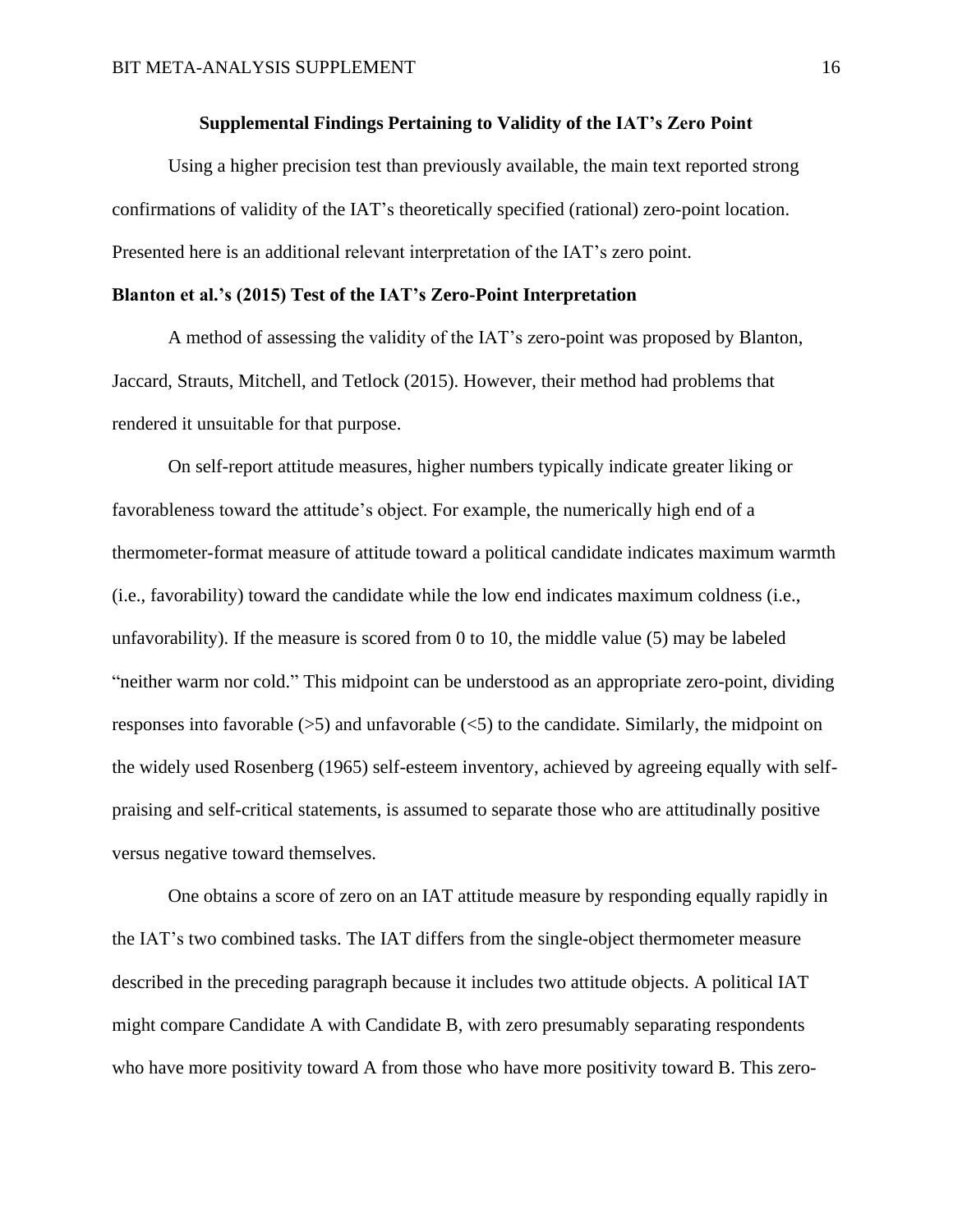point is comparable to that for a thermometer-difference measure, in which one responds to a thermometer measure separately for each candidate. The thermometer difference combines these two measures into a relative preference, which produces a zero value when the two candidates have equal thermometer scores.

Blanton and Jaccard (2006) proposed that location of the zero point of IAT measures is "arbitrary" and that "the assumption that the zero point on the IAT measure maps directly onto the true neutral preference [e.g.,] for Whites over Blacks is dubious" (p. 34). Blanton and colleagues (2015) went further to say that the zero point of the race attitude IAT should be placed at a numerically positive value of the IAT's *D* measure.<sup>3</sup> They did not offer a psychological explanation for this presumed displacement of the zero point, but they did propose a statistical regression method to test whether the zero point was displaced in this fashion. Using data they selected to examine with their regression method, they found that the race attitude IAT had an average "right shift" (their term) of the race attitude IAT's zero point of about 1.5 standard deviations above the IAT measure's  $D = 0$  value. That estimated average correction would decrease the proportion of people estimated as showing more than slight implicit White preference in the studies they reviewed (pp. 1472–1473) from an average of 83% (using an unaltered IAT *D* measure) to an average of 28%.

In Blanton et al.'s (2015) regression test method, race attitude IAT scores were regressed onto other measures that Blanton et al. believed to have (on average) valid zero points. They expected these analyses to reveal "the mean IAT score one expects to observe among individuals

<sup>3</sup> This assertion applied specifically to the Black–White race attitude IAT, for which a positive *D* score indicates preference for White relative to Black. Scoring direction is arbitrary for IAT measures, at the discretion of researchers. Blanton et al. were not assuming that, if this IAT were scored in the reverse direction, the zero point should be interpreted as indicating preference for Black. If the zero point is displaced from a valid value in this fashion, it would mean that the IAT identifies more persons than it should as possessing a preference for racial White.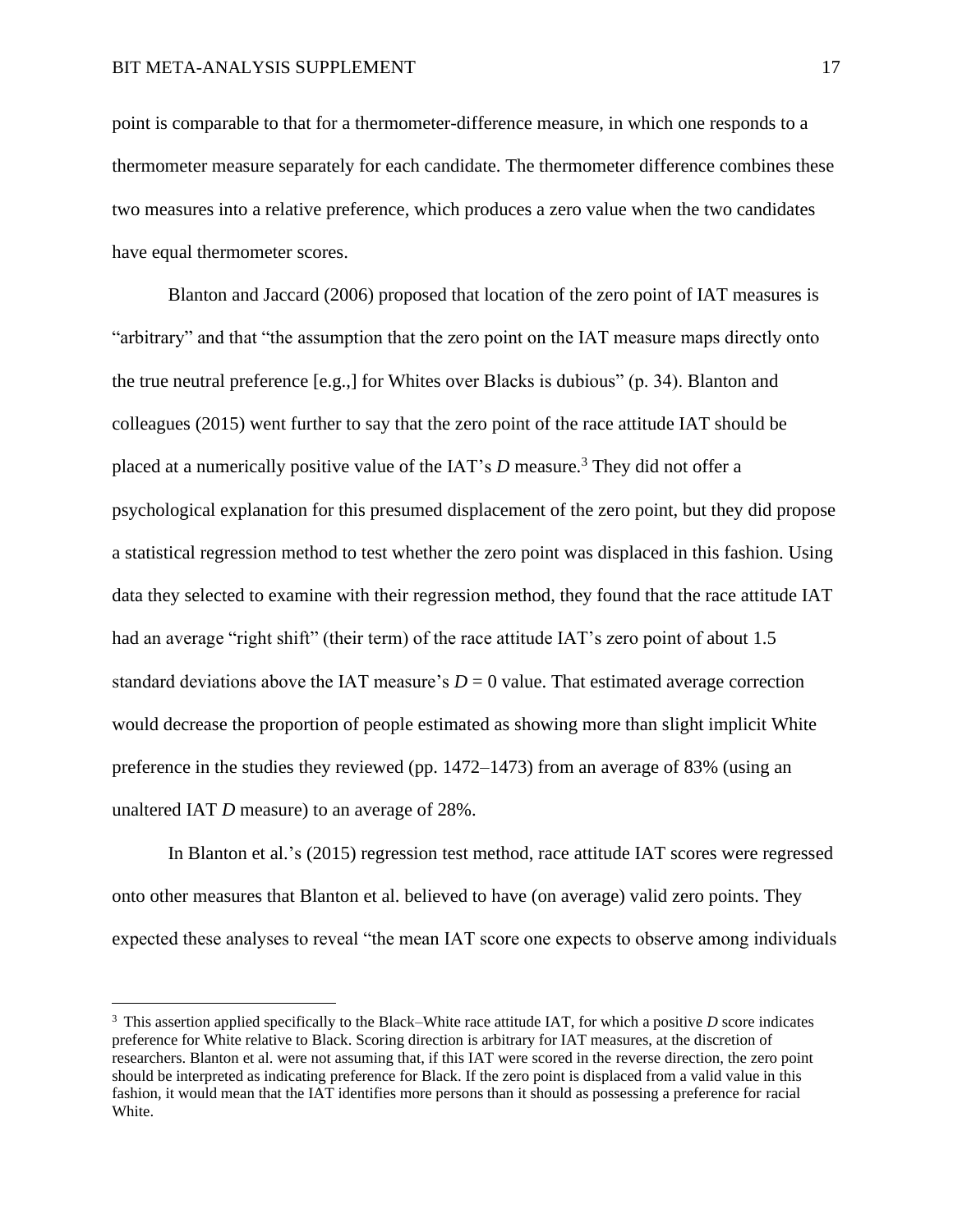who exhibit no behavioral preference for Whites versus Blacks." In their expectation, an average value of zero for the intercept in this regression should indicate lack of racial preference, meaning that "behavioral neutrality map[s] onto IAT neutrality" (p. 1471).

The "logic model" underlying Blanton et al.'s (2015) regression-intercept method (p.1471) can be unpacked by (a) starting from the formula for the intercept of a bivariate regression and expressing both the IAT measure and its presumed-valid zero-value predictor (X) in standard deviation (SD) units, then (b) using this logic in both the direction tested by Blanton et al. (Equation 3) and in the reverse direction (Equation 4):

$$
InterceptIAT = MIAT - rX-IAT × MX
$$
 (3)

where  $M<sub>IAT</sub>, M<sub>X</sub>$ , and  $r<sub>X-IAT</sub>$  are (respectively) mean of IAT in SD units, mean of predictor X in SD units, and the product moment correlation between X and IAT (see, e.g., Cohen, Cohen, West, & Aiken, 2003, p. 33, combining their Equations 2.4.3 and 2.4.4).

$$
Intercept_X = M_X - r_{X\text{-IAT}} \times M_{IAT}
$$
 (4)

Equations 3 and 4 can be solved to find values of  $M_X$  and  $M_{IAT}$  that will produce zero intercepts in both directions of regression by (a) setting both intercepts to 0 and (b) setting  $r_{\rm X\text{-}IAT}$  to values observed in the various data sets analyzed by Blanton et al. (2015). The solutions will yield values for  $M<sub>IAT</sub>$  and  $M<sub>X</sub>$  that should produce the desired zero values of intercepts in both directions of regression, testing Blanton et al.'s logic model. Values of  $r_{\text{X-IAT}}$  for the 37 data sets in Blanton et al.'s Table 6 ranged from *r* = .07 to *r* = .53. Using either of those extreme values or any values between those, the simultaneous-equation solution is that both  $M_X$  and  $M_{IAT}$  must equal zero. That is, values of zero for both  $M_X$  and  $M_{IAT}$  allow zero intercepts to be observed in both directions. Only when  $r_{\text{X-1AT}}$  approaches 1.0 can zero intercepts in both directions be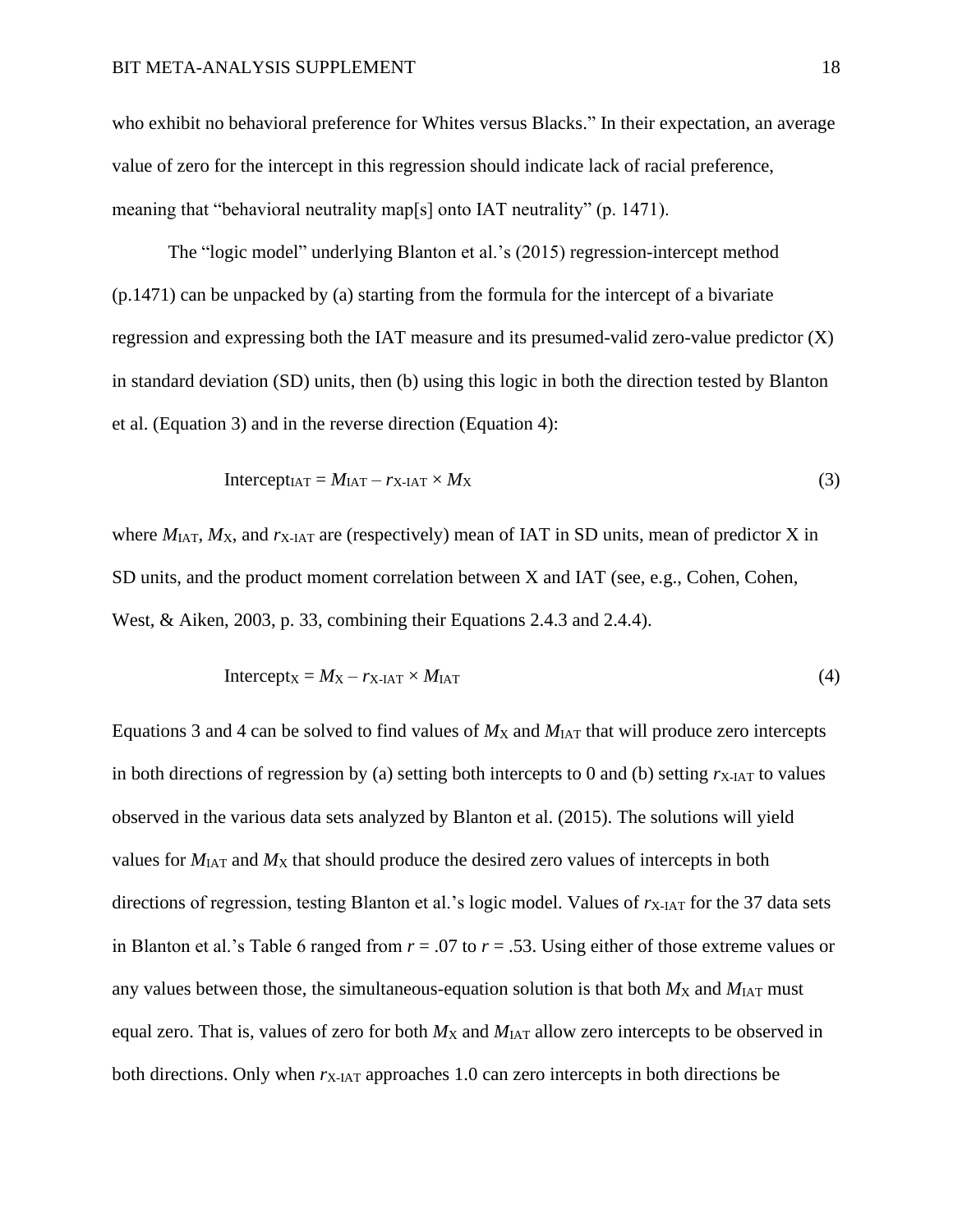observed with nonzero values of  $M_X$  and  $M_{IAT}$ , but in this case, nonzero values of the two means must be numerically equal.

Data (generously provided by Hart Blanton) for the 37 regression analyses summarized in Blanton et al.'s (2015) Table 6 were used to compute individual-study intercepts for both directions of regression. In the direction reported by Blanton et al. (regression of IAT on predictor), the weighted average intercept in SD units was 0.51, not at all close to zero. Applying Blanton et al.'s logic, 0.51 is the mean IAT score (corresponding approximately to an IAT *D* measure of 0.20) that one expects to observe among individuals who have no explicit attitude preference for Whites relative to Blacks.

Applying the regression method in the reverse direction produced a weighted average intercept of −0.01, which calls for interpretation (applying the same logic) as the mean explicit race attitude that one expects to observe among individuals who exhibit no IAT preference for Whites versus Blacks. Applying Blanton et al.'s logical model, this very close-to-zero result indicates that the IAT's zero point *is* located at an appropriate rational-zero value.

This juxtaposition of two mutually inconsistent conclusions from regression analyses computed in both directions from the same data set is, in actuality, not paradoxical. The statistics of regression intercepts oblige that, unless a regression involves two perfect measures (i.e., both test–retest reliabilities  $= 1.0$ ) and a perfect correlation ( $r_{X\text{-}IAT} = 1.0$ ) between the two measures, the two intercepts will not be identical when the direction of regression is reversed. The data chosen by Blanton et al. were very far from meeting either the reliability criterion of perfection or the correlation criterion of perfection, obliging the conclusion that the reasoning described as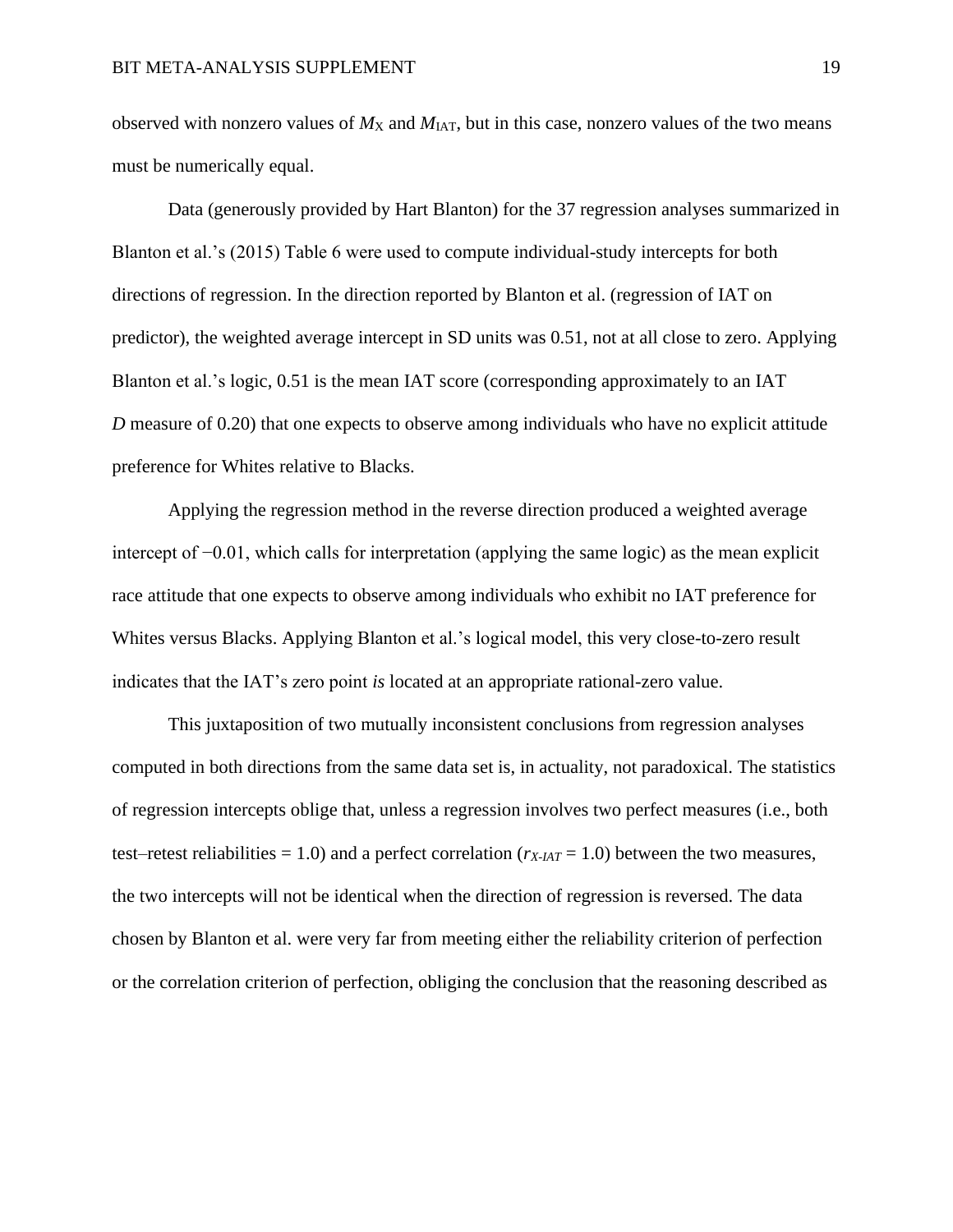the logic explaining their choice of method was not consistent with the mathematics of bivariate regressions conducted with imperfect measures. 4

#### **Evidence for Construct Validity of IAT-Measured Implicit Self-Esteem**

IAT measures of self-esteem do not correlate highly either with self-report measures of self-esteem or with other implicit measures of self-esteem (Bosson, Swann, & Pennebaker, 2000; Buhrmester, Blanton, & Swann, 2011). Explicit self-esteem measures have also been faulted for weakness of evidence for their construct validity (Baumeister, Campbell, Krueger, & Vohs, 2003; see also Krueger, Vohs, & Baumeister, 2008; Swann, Chang-Schneider, & McClarty, 2007). The present data afforded an opportunity to examine validity of both IAT and self-report measures of self-esteem in studies of a theory (BIT) that predicts correlations involving selfesteem measures. The meta-analysis's data provided stronger evidence, in the form of larger observed effect sizes for Tests 1 and 2 (of both the 4-test method and the within-study metaanalysis method), of validity for IAT-measured implicit self-esteem than for self-report measures of explicit self-esteem. In addition, the finding that balance–congruity effects hold in studies involving self-esteem IATs (when these are analyzed as a separate group) provided the first such demonstration in analyses of balanced identity studies. It therefore provides some of the best evidence available for nomological validity of IAT self-esteem measures.

Even while supporting construct validity of IAT-measured implicit self-esteem, the metaanalytic results showed that this evidence with self-esteem measures was, in some instances, somewhat weaker than with IAT-measured self-associations involving attributes other than valence. A possible explanation (although one not testable in the meta-analysis) follows from the

<sup>4</sup> The average difference between means of the IAT measure and predictor in the 37 analyses of Blanton et al.'s Table 6 was 0.48 SD units, with IAT measures indicating greater White preference than did their predictors. If both IAT measures and their predictors are assumed to have valid zero points, this substantial difference between their means is a strong indication that the two measures do not measure identical constructs.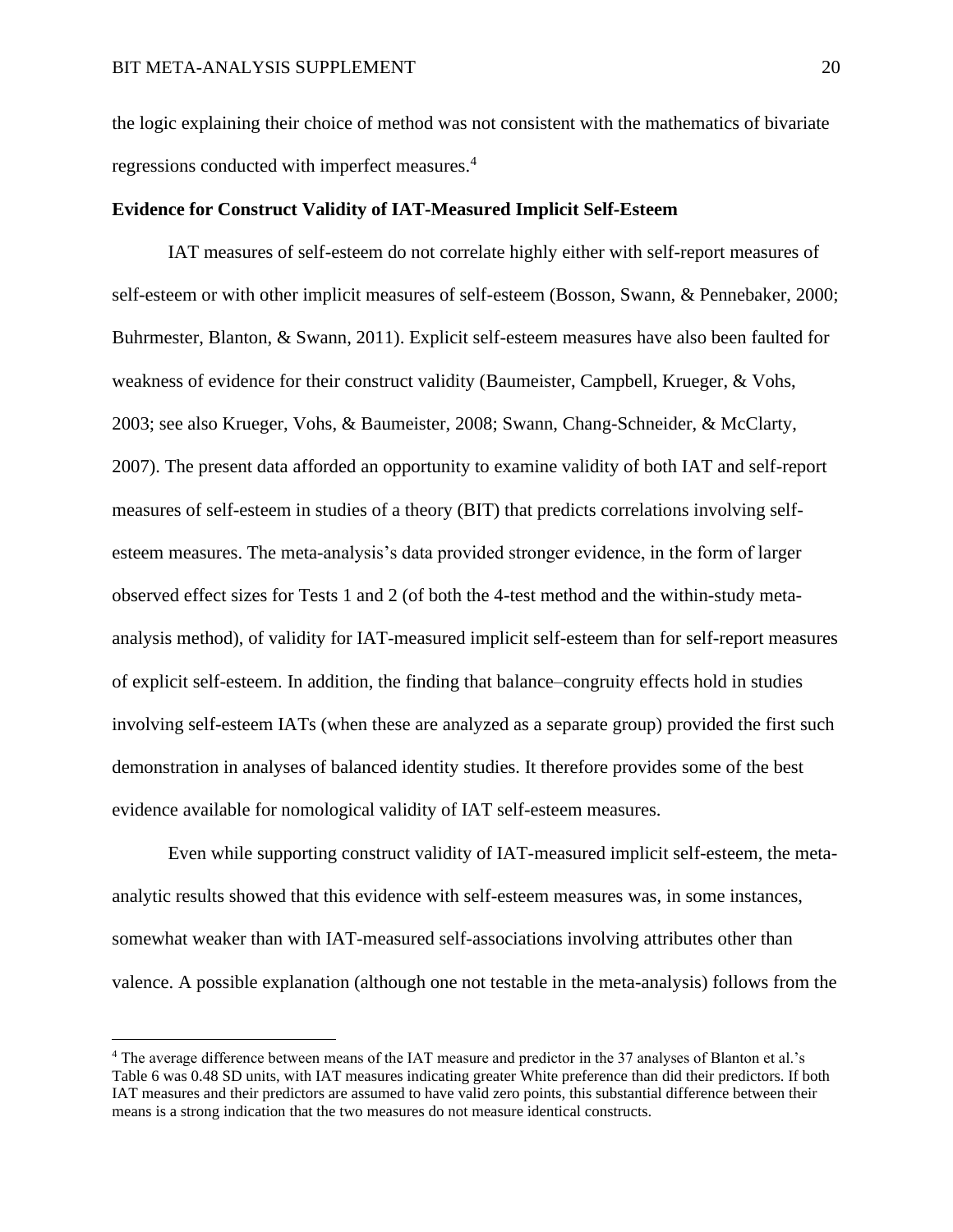theorized centrality of self and valence in balanced identity theory. Valence is so extensively connected to identity-relevant concepts in BIT's Social Knowledge Structure (see Figure 1 in Main Text) that its associations with group and attribute concepts should have more added associative influences than do non-valence attributes. Balanced identity studies involving novel concepts that have had no chance to develop associations other than those that are experimentally established may provide an opportunity to obtain stronger confirmation of predictions involving valence associations.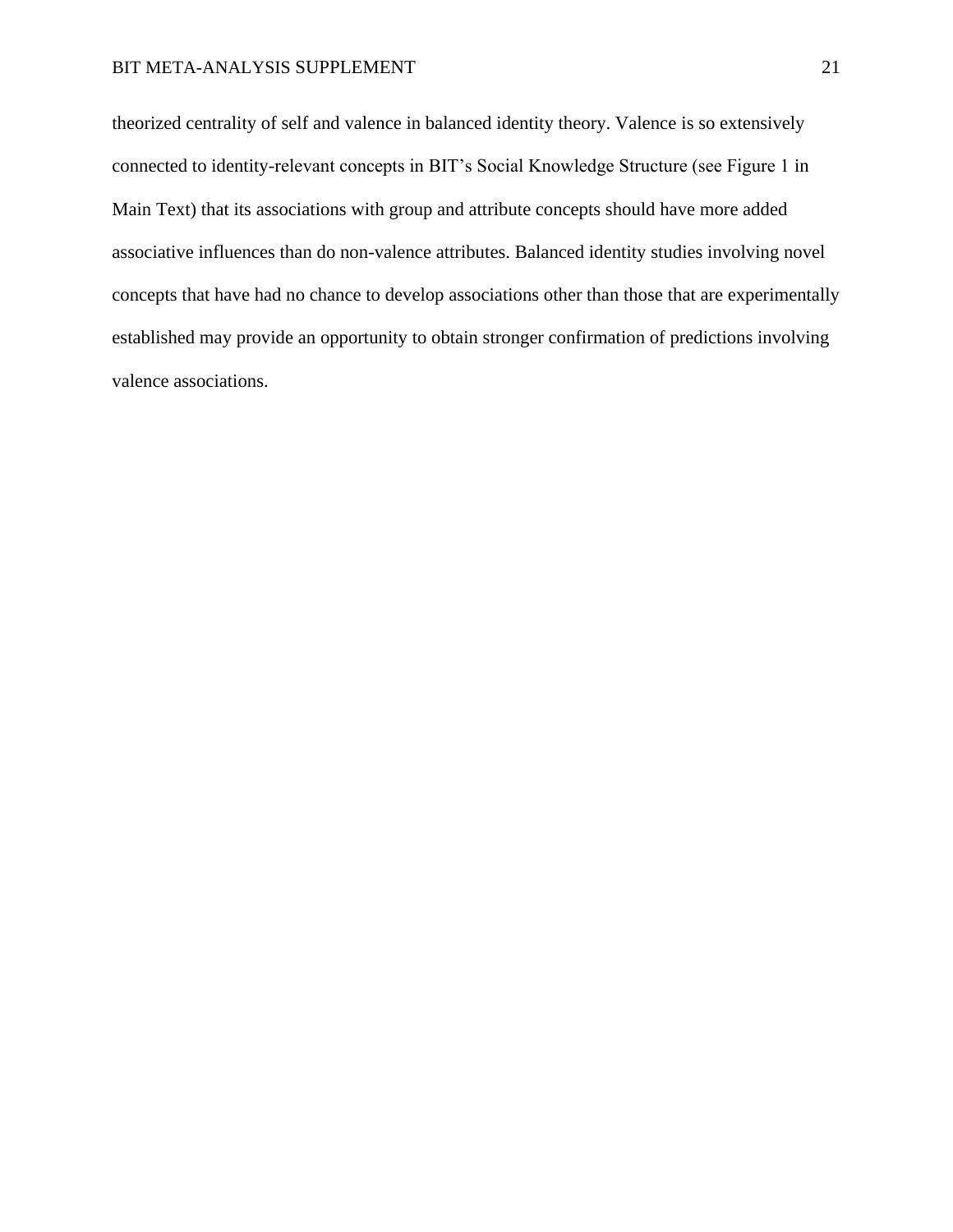#### References

- Baumeister, R. F., Campbell, J. D., Krueger, J. I., & Vohs, K. D. (2003). Does high self-esteem cause better performance, interpersonal success, happiness, or healthier lifestyles? *Psychological Science in the Public Interest*, *4*, 1–44. doi:10.1111/1529-1006.01431
- Blanton, H., & Jaccard, J. (2006). Tests of multiplicative models in psychology: A case study using the unified theory of implicit attitudes, stereotypes, self-esteem, and self-concept. *Psychological Review*, *113*, 155–166. doi:10.1037/0033-295X.113.1.155
- Blanton, H., Jaccard, J., Strauts, E., Mitchell, G., & Tetlock, P. E. (2015). Toward a meaningful metric of implicit prejudice. *Journal of Applied Psychology*, *100*, 1468–1481. doi:10.1037/a0038379
- Bosson, J. K., Swann, W. B., Jr., & Pennebaker, J. W. (2000). Stalking the perfect measure of implicit self-esteem: The blind men and the elephant revisited? *Journal of Personality and Social Psychology*, *79*, 631–643. doi:10.1037/0022-3514.79.4.631
- Buhrmester, M. D., Blanton, H., & Swann, W. B., Jr. (2011). Implicit self-esteem: Nature, measurement, and a new way forward. *Journal of Personality and Social Psychology*, *100*, 365–385. doi:10.1037/a0021341
- Cohen, J., Cohen, P., West, S. G., & Aiken, L. S. (2003). *Applied multiple regression/correlation analysis for the behavioral sciences* (3rd ed.). Mahwah, NJ: Erlbaum.
- Greenwald, A. G., Nosek, B. A., & Sriram, N. (2006). Consequential validity of the Implicit Association Test: Comment on Blanton and Jaccard (2006). *American Psychologist*, *61*, 56–61. doi:10.1037/0003-066X.61.1.56